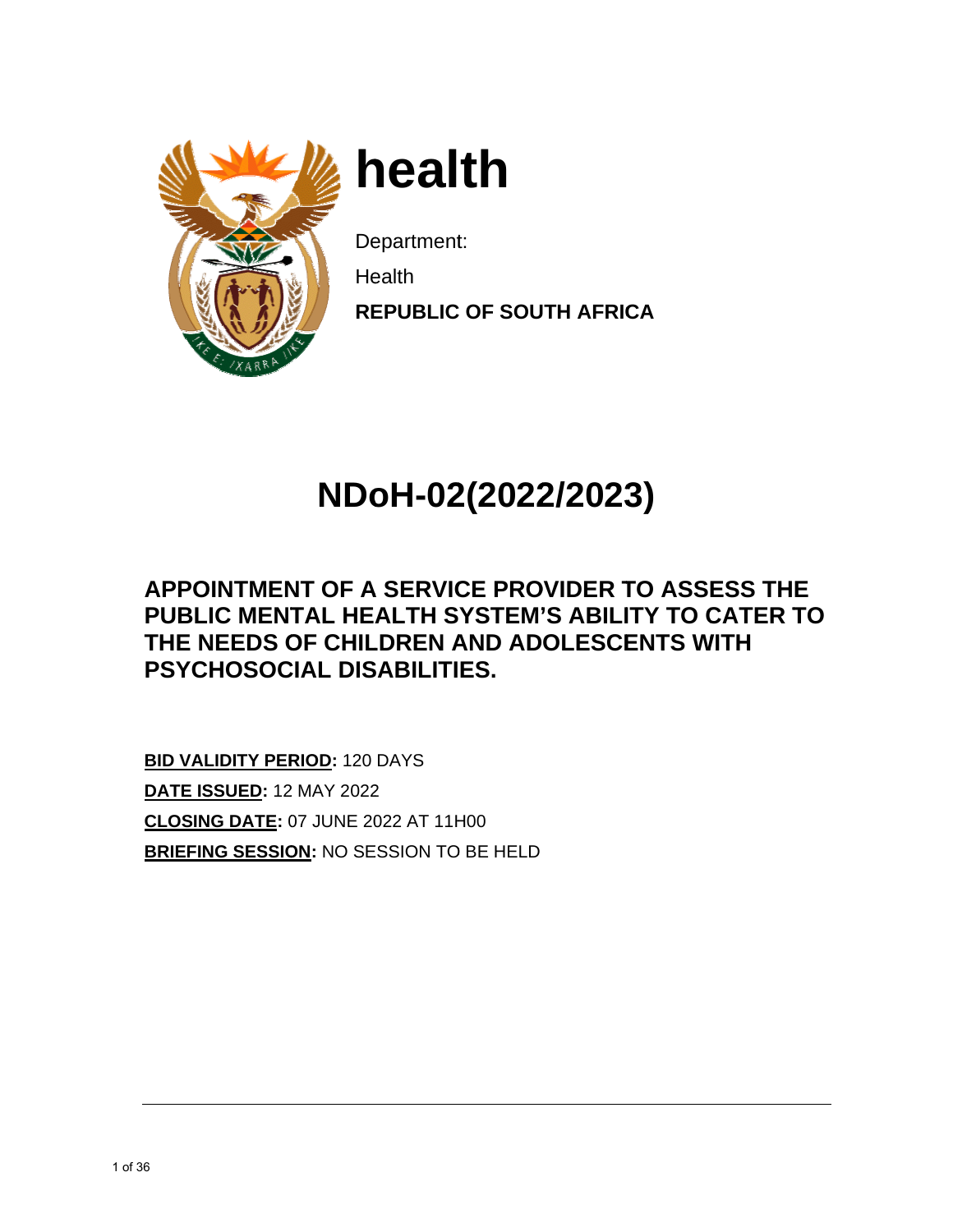#### PART A INVITATION TO BID

| YOU ARE HEREBY INVITED TO BID FOR REQUIREMENTS OF THE NATIONAL DEPARTMENT OF HEALTH.                                                                                                                                                                                                              |                                                                                                                                                              |                                                                                                                                                                           |                         |                                                |             |                              |                              |
|---------------------------------------------------------------------------------------------------------------------------------------------------------------------------------------------------------------------------------------------------------------------------------------------------|--------------------------------------------------------------------------------------------------------------------------------------------------------------|---------------------------------------------------------------------------------------------------------------------------------------------------------------------------|-------------------------|------------------------------------------------|-------------|------------------------------|------------------------------|
| <b>BID NUMBER:</b>                                                                                                                                                                                                                                                                                | NDOH 02/2022-2023                                                                                                                                            | <b>CLOSING DATE:</b>                                                                                                                                                      |                         | 07/06/2022                                     |             | <b>CLOSING TIME:</b>         | 11:00                        |
| <b>DESCRIPTION</b>                                                                                                                                                                                                                                                                                |                                                                                                                                                              | Appointment of a service provider to assess the public mental health system's ability to cater to the needs of children and<br>adolescents with psychosocial disabilities |                         |                                                |             |                              |                              |
| BID RESPONSE DOCUMENTS MAY BE DEPOSITED IN THE BID BOX SITUATED AT (STREET ADDRESS)                                                                                                                                                                                                               |                                                                                                                                                              |                                                                                                                                                                           |                         |                                                |             |                              |                              |
| National Department of Health; Dr AB Xuma Building, 1112 Voortrekker Road; Thaba Tshwane; Pretoria.                                                                                                                                                                                               |                                                                                                                                                              |                                                                                                                                                                           |                         |                                                |             |                              |                              |
|                                                                                                                                                                                                                                                                                                   |                                                                                                                                                              |                                                                                                                                                                           |                         |                                                |             |                              |                              |
|                                                                                                                                                                                                                                                                                                   |                                                                                                                                                              |                                                                                                                                                                           |                         |                                                |             |                              |                              |
|                                                                                                                                                                                                                                                                                                   |                                                                                                                                                              |                                                                                                                                                                           |                         |                                                |             |                              |                              |
|                                                                                                                                                                                                                                                                                                   |                                                                                                                                                              |                                                                                                                                                                           |                         |                                                |             |                              |                              |
| <b>BIDDING PROCEDURE ENQUIRIES MAY BE DIRECTED TO</b>                                                                                                                                                                                                                                             |                                                                                                                                                              |                                                                                                                                                                           |                         | <b>TECHNICAL ENQUIRIES MAY BE DIRECTED TO:</b> |             |                              |                              |
| <b>CONTACT PERSON</b>                                                                                                                                                                                                                                                                             |                                                                                                                                                              |                                                                                                                                                                           | <b>CONTACT PERSON</b>   |                                                |             |                              |                              |
| TELEPHONE NUMBER                                                                                                                                                                                                                                                                                  |                                                                                                                                                              |                                                                                                                                                                           | TELEPHONE NUMBER        |                                                |             |                              |                              |
| <b>FACSIMILE NUMBER</b>                                                                                                                                                                                                                                                                           |                                                                                                                                                              |                                                                                                                                                                           | <b>FACSIMILE NUMBER</b> |                                                |             |                              |                              |
| <b>E-MAIL ADDRESS</b><br><b>SUPPLIER INFORMATION</b>                                                                                                                                                                                                                                              | tenders@health.gov.za                                                                                                                                        |                                                                                                                                                                           | <b>E-MAIL ADDRESS</b>   |                                                |             |                              | tenders@health.gov.za        |
|                                                                                                                                                                                                                                                                                                   |                                                                                                                                                              |                                                                                                                                                                           |                         |                                                |             |                              |                              |
| NAME OF BIDDER                                                                                                                                                                                                                                                                                    |                                                                                                                                                              |                                                                                                                                                                           |                         |                                                |             |                              |                              |
| POSTAL ADDRESS                                                                                                                                                                                                                                                                                    |                                                                                                                                                              |                                                                                                                                                                           |                         |                                                |             |                              |                              |
| STREET ADDRESS                                                                                                                                                                                                                                                                                    |                                                                                                                                                              |                                                                                                                                                                           |                         |                                                |             |                              |                              |
| <b>TELEPHONE NUMBER</b>                                                                                                                                                                                                                                                                           | CODE                                                                                                                                                         |                                                                                                                                                                           |                         | <b>NUMBER</b>                                  |             |                              |                              |
| CELLPHONE NUMBER                                                                                                                                                                                                                                                                                  |                                                                                                                                                              |                                                                                                                                                                           |                         |                                                |             |                              |                              |
| <b>FACSIMILE NUMBER</b>                                                                                                                                                                                                                                                                           | CODE                                                                                                                                                         |                                                                                                                                                                           |                         | <b>NUMBER</b>                                  |             |                              |                              |
| E-MAIL ADDRESS                                                                                                                                                                                                                                                                                    |                                                                                                                                                              |                                                                                                                                                                           |                         |                                                |             |                              |                              |
| <b>REGISTRATION</b><br><b>VAT</b><br><b>NUMBER</b>                                                                                                                                                                                                                                                |                                                                                                                                                              |                                                                                                                                                                           |                         |                                                |             |                              |                              |
| <b>SUPPLIER</b>                                                                                                                                                                                                                                                                                   | <b>TAX</b>                                                                                                                                                   |                                                                                                                                                                           |                         | <b>CENTRAL</b>                                 |             |                              |                              |
| <b>COMPLIANCE STATUS</b>                                                                                                                                                                                                                                                                          | COMPLIANCE                                                                                                                                                   |                                                                                                                                                                           | <b>OR</b>               | <b>SUPPLIER</b>                                |             |                              |                              |
|                                                                                                                                                                                                                                                                                                   | <b>SYSTEM PIN:</b>                                                                                                                                           |                                                                                                                                                                           |                         | <b>DATABASE</b><br>No:                         | <b>MAAA</b> |                              |                              |
| <b>B-BBEE STATUS</b>                                                                                                                                                                                                                                                                              |                                                                                                                                                              | <b>TICK APPLICABLE BOX]</b>                                                                                                                                               |                         | <b>B-BBEE STATUS LEVEL SWORN</b>               |             |                              | <b>[TICK APPLICABLE BOX]</b> |
| <b>LEVEL VERIFICATION</b><br><b>CERTIFICATE</b>                                                                                                                                                                                                                                                   |                                                                                                                                                              |                                                                                                                                                                           | AFFIDAVIT               |                                                |             |                              |                              |
|                                                                                                                                                                                                                                                                                                   | Yes<br>$\mathbb{R}^n$                                                                                                                                        | $\Box$ No                                                                                                                                                                 |                         |                                                |             | $\Box$ Yes                   | l INo                        |
|                                                                                                                                                                                                                                                                                                   |                                                                                                                                                              |                                                                                                                                                                           |                         |                                                |             |                              |                              |
| [A B-BBEE STATUS LEVEL VERIFICATION CERTIFICATE/ SWORN AFFIDAVIT (FOR EMES & QSEs) MUST BE SUBMITTED IN<br><b>ORDER TO QUALIFY FOR PREFERENCE POINTS FOR B-BBEET</b>                                                                                                                              |                                                                                                                                                              |                                                                                                                                                                           |                         |                                                |             |                              |                              |
| ARE YOU THE                                                                                                                                                                                                                                                                                       |                                                                                                                                                              |                                                                                                                                                                           |                         |                                                |             |                              |                              |
| <b>ACCREDITED</b><br><b>REPRESENTATIVE IN</b>                                                                                                                                                                                                                                                     |                                                                                                                                                              |                                                                                                                                                                           |                         | ARE YOU A FOREIGN BASED                        |             | $\Box$ Yes                   | $\Box$ No                    |
| SOUTH AFRICA FOR                                                                                                                                                                                                                                                                                  | $\Box$ Yes                                                                                                                                                   | $\square$ No                                                                                                                                                              |                         | SUPPLIER FOR THE GOODS                         |             |                              |                              |
| THE GOODS                                                                                                                                                                                                                                                                                         |                                                                                                                                                              |                                                                                                                                                                           |                         | <b>/SERVICES/WORKS OFFERED?</b>                |             | [IF YES, ANSWER THE          |                              |
| /SERVICES /WORKS<br>OFFERED?                                                                                                                                                                                                                                                                      | [IF YES ENCLOSE PROOF]                                                                                                                                       |                                                                                                                                                                           |                         |                                                |             | <b>QUESTIONNAIRE BELOW 1</b> |                              |
| <b>QUESTIONNAIRE TO BIDDING FOREIGN SUPPLIERS</b>                                                                                                                                                                                                                                                 |                                                                                                                                                              |                                                                                                                                                                           |                         |                                                |             |                              |                              |
|                                                                                                                                                                                                                                                                                                   |                                                                                                                                                              |                                                                                                                                                                           |                         |                                                |             |                              |                              |
|                                                                                                                                                                                                                                                                                                   | IS THE ENTITY A RESIDENT OF THE REPUBLIC OF SOUTH AFRICA (RSA)?<br>$\Box$ YES $\Box$ NO<br>DOES THE ENTITY HAVE A BRANCH IN THE RSA?<br>$\Box$ Yes $\Box$ No |                                                                                                                                                                           |                         |                                                |             |                              |                              |
|                                                                                                                                                                                                                                                                                                   |                                                                                                                                                              |                                                                                                                                                                           |                         |                                                |             |                              |                              |
|                                                                                                                                                                                                                                                                                                   | $YES \Box NO$<br>DOES THE ENTITY HAVE A PERMANENT ESTABLISHMENT IN THE RSA?                                                                                  |                                                                                                                                                                           |                         |                                                |             |                              |                              |
| YES $\Box$ NO<br>DOES THE ENTITY HAVE ANY SOURCE OF INCOME IN THE RSA?                                                                                                                                                                                                                            |                                                                                                                                                              |                                                                                                                                                                           |                         |                                                |             |                              |                              |
| T YES ∏ NO<br>IS THE ENTITY LIABLE IN THE RSA FOR ANY FORM OF TAXATION?<br>IF THE ANSWER IS "NO" TO ALL OF THE ABOVE, THEN IT IS NOT A REQUIREMENT TO REGISTER FOR A TAX COMPLIANCE STATUS<br>SYSTEM PIN CODE FROM THE SOUTH AFRICAN REVENUE SERVICE (SARS) AND IF NOT REGISTER AS PER 2.3 BELOW. |                                                                                                                                                              |                                                                                                                                                                           |                         |                                                |             |                              |                              |
| <del>2 of 36.</del>                                                                                                                                                                                                                                                                               |                                                                                                                                                              |                                                                                                                                                                           |                         |                                                |             |                              |                              |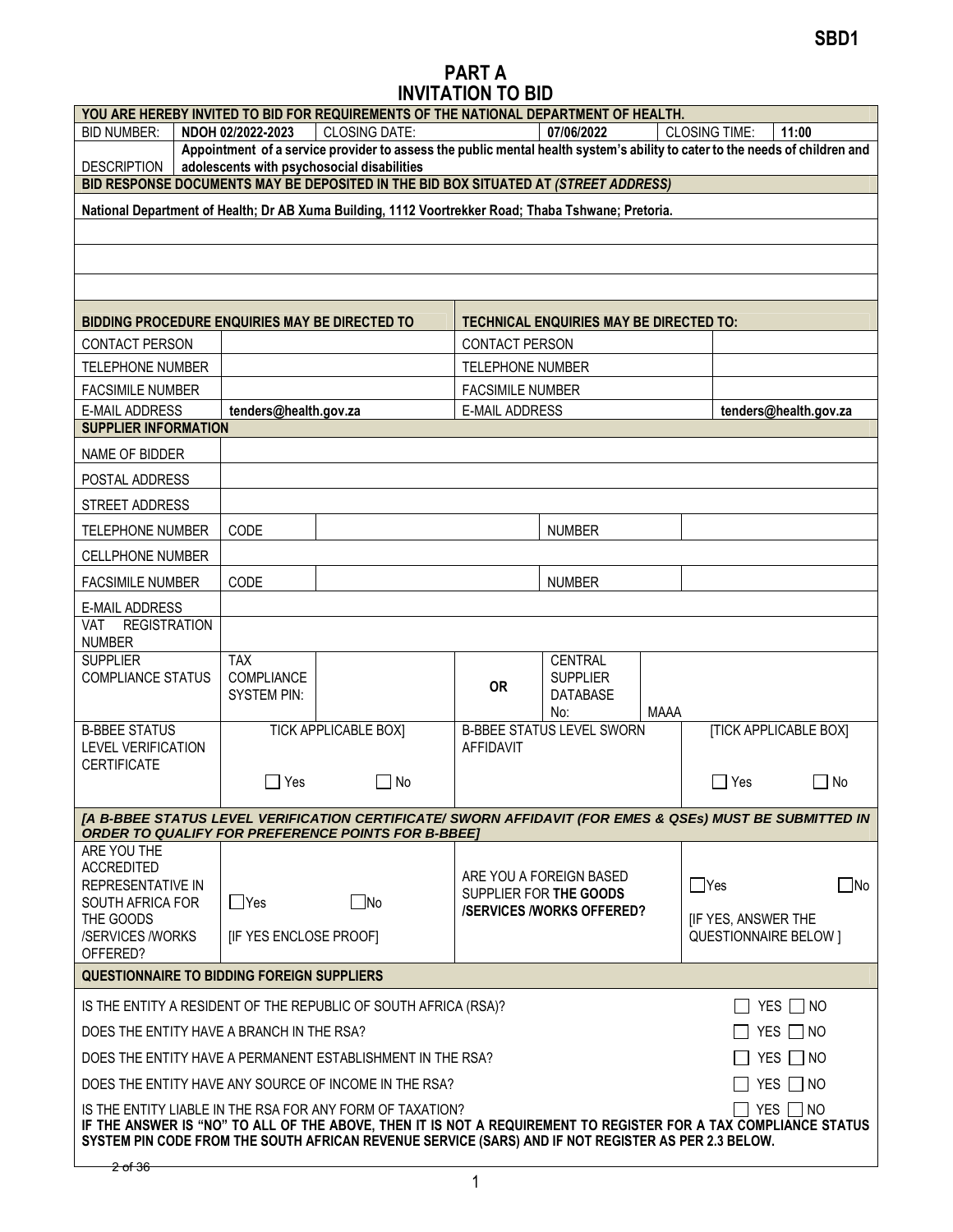PART B TERMS AND CONDITIONS FOR BIDDING

| Ч. |  |  |  |  |  | <b>BID SUBMISSION:</b> |
|----|--|--|--|--|--|------------------------|
|----|--|--|--|--|--|------------------------|

- 1.1. BIDS MUST BE DELIVERED BY THE STIPULATED TIME TO THE CORRECT ADDRESS. LATE BIDS WILL NOT BE ACCEPTED FOR CONSIDERATION.
- 1.2. ALL BIDS MUST BE SUBMITTED ON THE OFFICIAL FORMS PROVIDED–(NOT TO BE RE-TYPED) OR IN THE MANNER PRESCRIBED IN THE BID DOCUMENT.
- 1.3. THIS BID IS SUBJECT TO THE PREFERENTIAL PROCUREMENT POLICY FRAMEWORK ACT, 2000 AND THE PREFERENTIAL PROCUREMENT REGULATIONS, 2017, THE GENERAL CONDITIONS OF CONTRACT (GCC) AND, IF APPLICABLE, ANY OTHER SPECIAL CONDITIONS OF CONTRACT.
- 1.4. THE SUCCESSFUL BIDDER WILL BE REQUIRED TO FILL IN AND SIGN A WRITTEN CONTRACT FORM (SBD7).

#### 2. TAX COMPLIANCE REQUIREMENTS

- 2.1 BIDDERS MUST ENSURE COMPLIANCE WITH THEIR TAX OBLIGATIONS.
- 2.2 BIDDERS ARE REQUIRED TO SUBMIT THEIR UNIQUE PERSONAL IDENTIFICATION NUMBER (PIN) ISSUED BY SARS TO ENABLE THE ORGAN OF STATE TO VERIFY THE TAXPAYER'S PROFILE AND TAX STATUS.
- 2.3 APPLICATION FOR TAX COMPLIANCE STATUS (TCS) PIN MAY BE MADE VIA E-FILING THROUGH THE SARS WEBSITE WWW.SARS.GOV.ZA.
- 2.4 BIDDERS MAY ALSO SUBMIT A PRINTED TCS CERTIFICATE TOGETHER WITH THE BID.
- 2.5 IN BIDS WHERE CONSORTIA / JOINT VENTURES / SUB-CONTRACTORS ARE INVOLVED, EACH PARTY MUST SUBMIT A SEPARATE TCS CERTIFICATE / PIN / CSD NUMBER.
- 2.6 WHERE NO TCS PIN IS AVAILABLE BUT THE BIDDER IS REGISTERED ON THE CENTRAL SUPPLIER DATABASE (CSD), A CSD NUMBER MUST BE PROVIDED.
- 2.7 NO BIDS WILL BE CONSIDERED FROM PERSONS IN THE SERVICE OF THE STATE, COMPANIES WITH DIRECTORS WHO ARE PERSONS IN THE SERVICE OF THE STATE, OR CLOSE CORPORATIONS WITH MEMBERS PERSONS IN THE SERVICE OF THE STATE."

#### NB: FAILURE TO PROVIDE / OR COMPLY WITH ANY OF THE ABOVE PARTICULARS MAY RENDER THE BID INVALID.

| SIGNATURE OF BIDDER:                                                                                       |  |
|------------------------------------------------------------------------------------------------------------|--|
| CAPACITY UNDER WHICH THIS BID IS SIGNED:<br>(Proof of authority must be submitted e.g. company resolution) |  |

DATE: <u>matrices</u>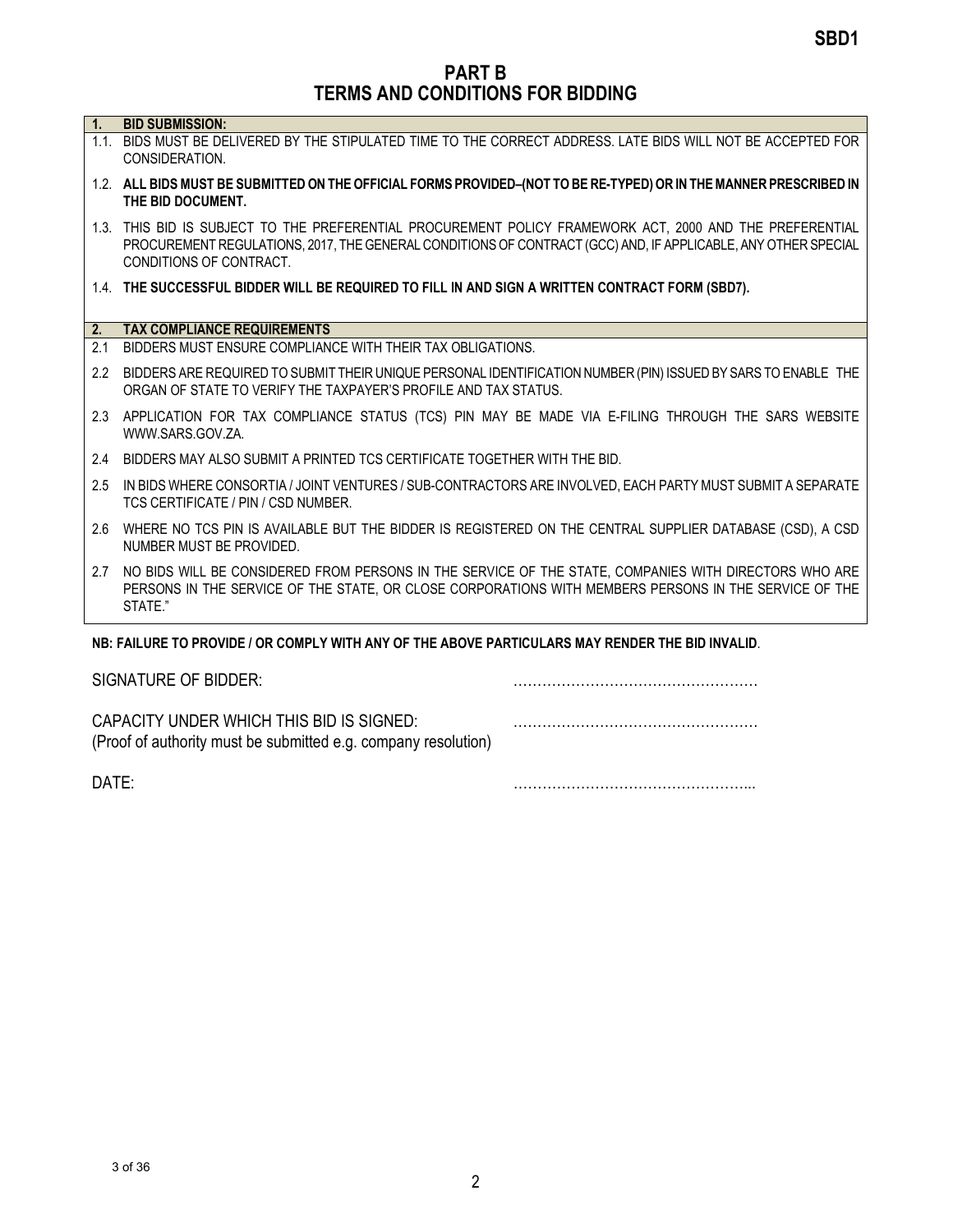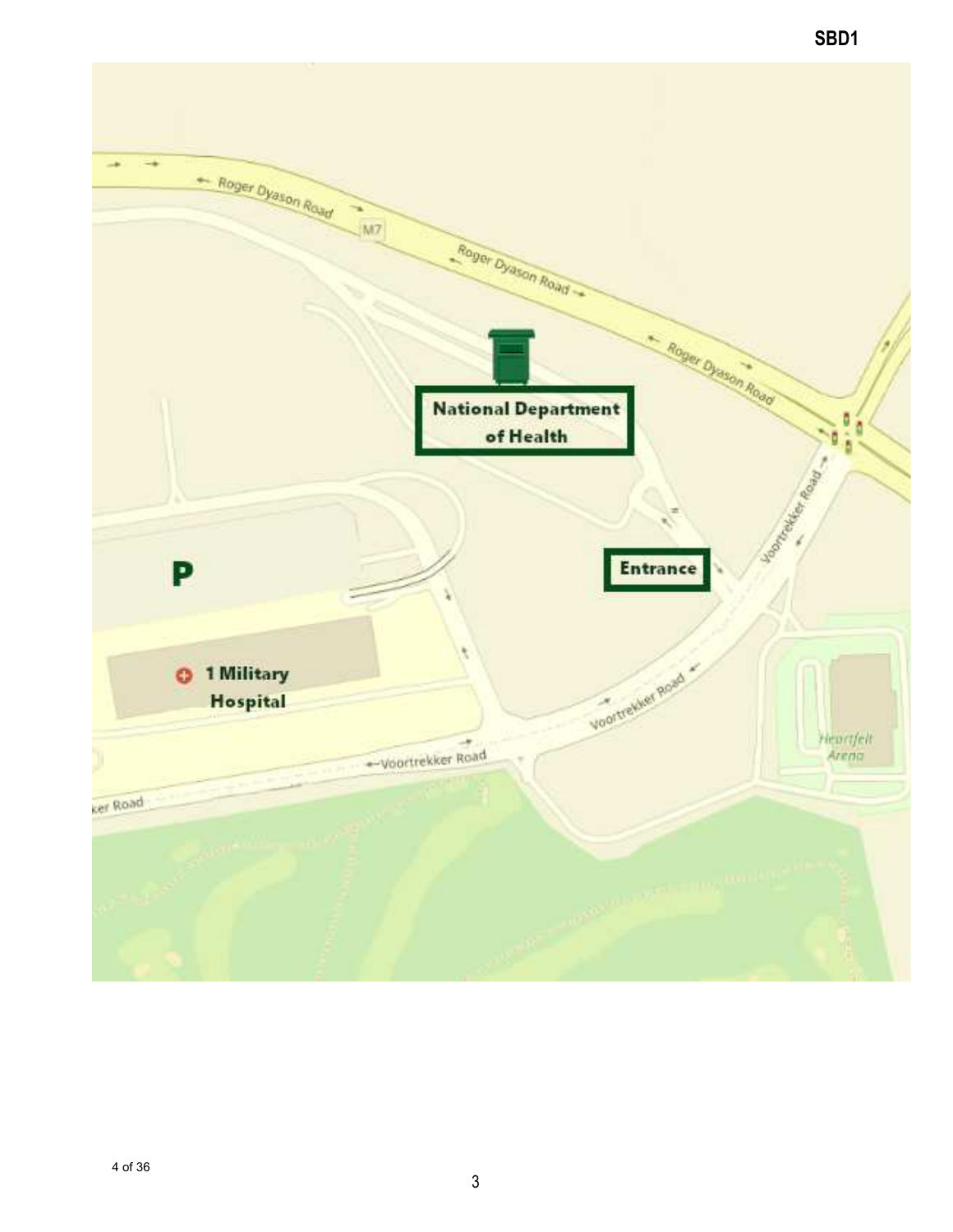## **THE NATIONAL TREASURY**

### **Republic of South Africa**



### **GOVERNMENT PROCUREMENT:**

## **GENERAL CONDITIONS OF CONTRACT**

**July 2010**

**\_\_\_\_\_\_\_\_\_\_\_\_\_\_\_\_\_\_\_\_\_\_\_\_\_\_\_\_\_\_\_\_\_\_\_\_\_\_\_\_\_\_\_\_\_\_\_\_\_\_\_\_\_\_\_\_\_\_\_\_\_\_\_\_\_\_\_\_\_**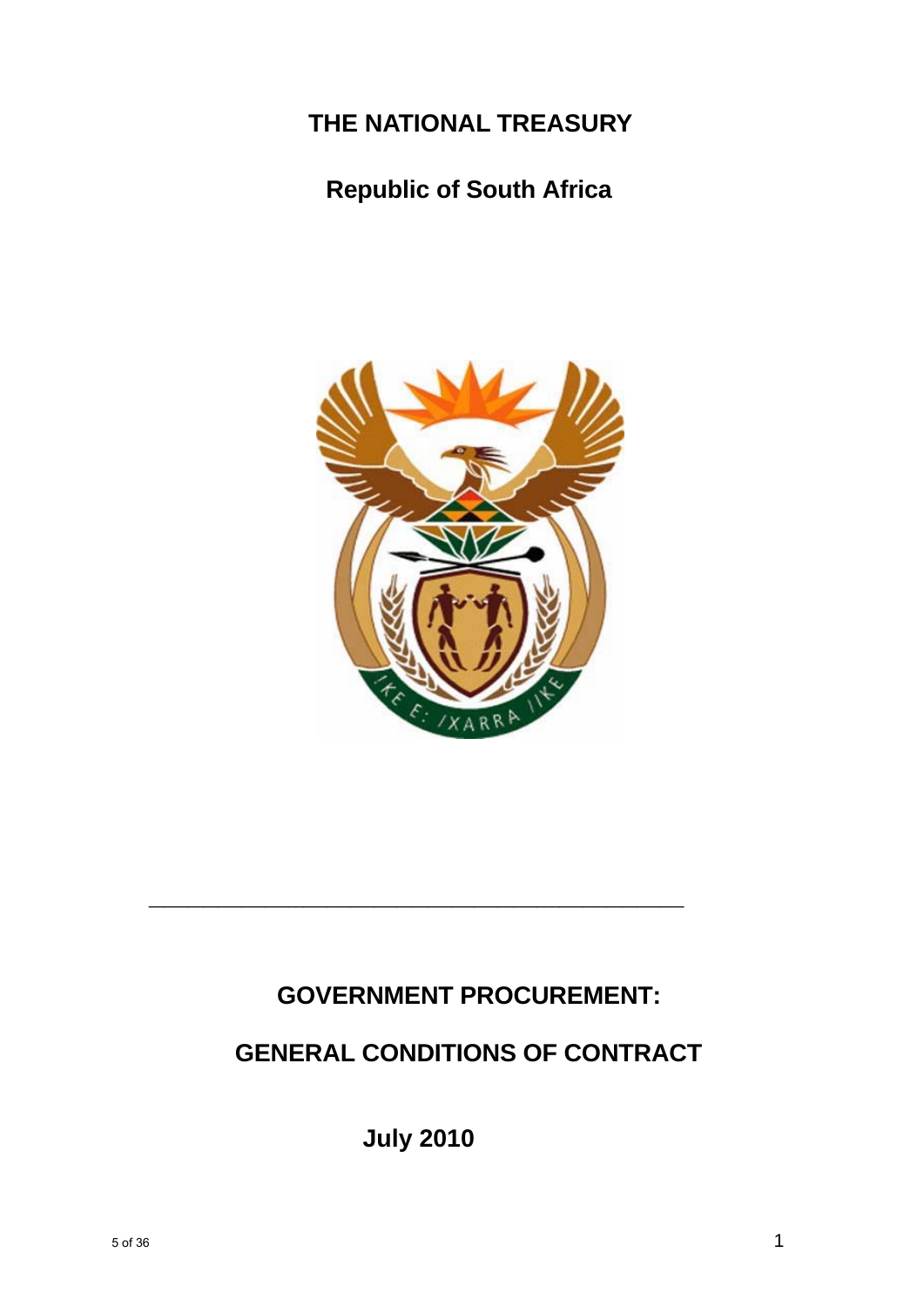### **GOVERNMENT PROCUREMENT**

### **GENERAL CONDITIONS OF CONTRACT July 2010**

### **NOTES**

The purpose of this document is to:

- (i) Draw special attention to certain general conditions applicable to government bids, contracts and orders; and
- (ii) To ensure that clients be familiar with regard to the rights and obligations of all parties involved in doing business with government.

 In this document words in the singular also mean in the plural and vice versa and words in the masculine also mean in the feminine and neuter.

- The General Conditions of Contract will form part of all bid documents and may not be amended.
- Special Conditions of Contract (SCC) relevant to a specific bid, should be compiled separately for every bid (if (applicable) and will supplement the General Conditions of Contract. Whenever there is a conflict, the provisions in the SCC shall prevail.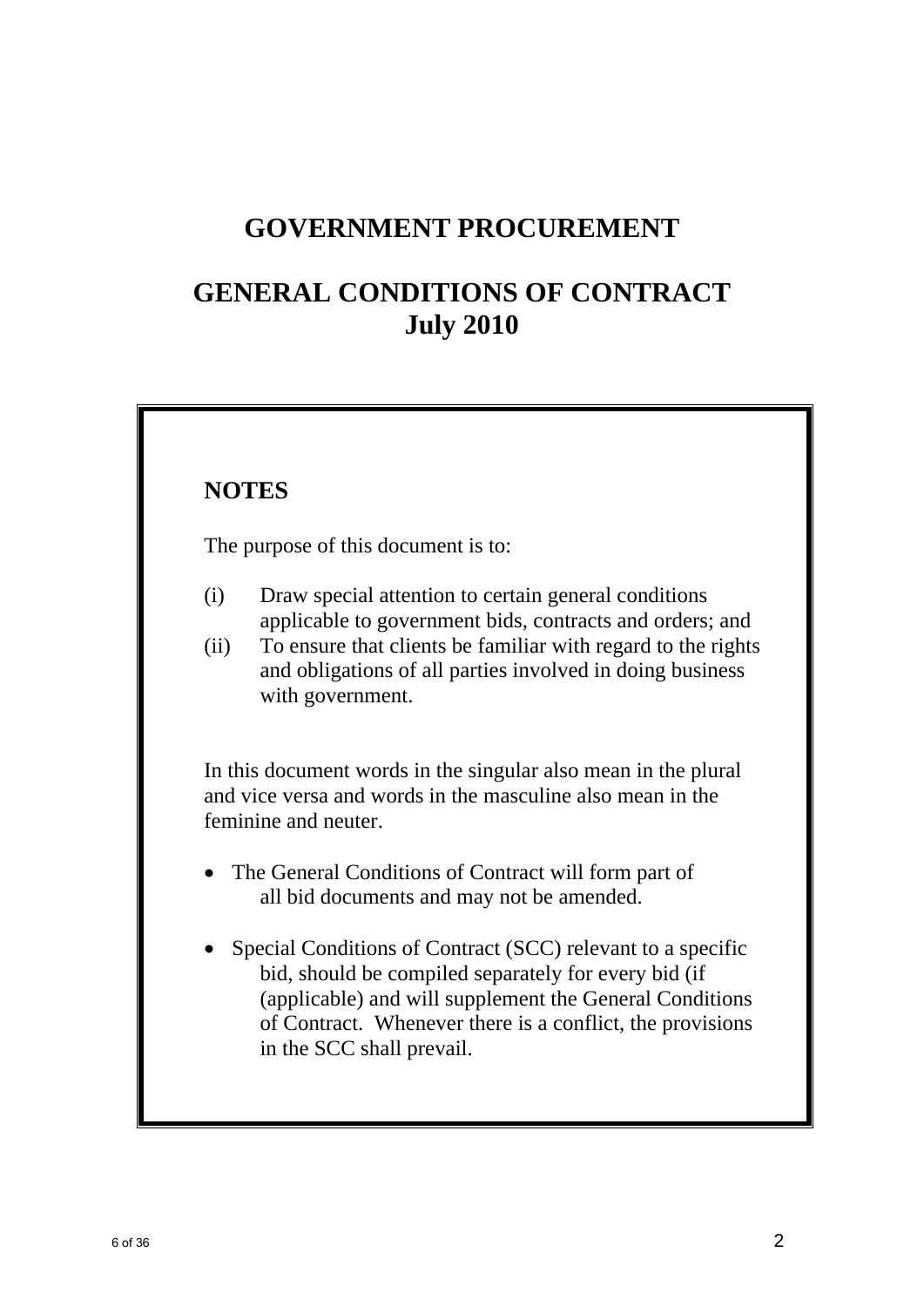### **TABLE OF CLAUSES**

- 1. Definitions
- 2. Application
- 3. General
- 4. Standards
- 5. Use of contract documents and information; inspection
- 6. Patent rights
- 7. Performance security
- 8. Inspections, tests and analysis
- 9. Packing
- 10. Delivery and documents
- 11. Insurance
- 12. Transportation
- 13. Incidental services
- 14. Spare parts
- 15. Warranty
- 16. Payment
- 17. Prices
- 18. Contract amendments
- 19. Assignment
- 20. Subcontracts
- 21. Delays in the supplier's performance
- 22. Penalties
- 23. Termination for default
- 24. Dumping and countervailing duties
- 25. Force Majeure
- 26. Termination for insolvency
- 27. Settlement of disputes
- 28. Limitation of liability
- 29. Governing language
- 30. Applicable law
- 31. Notices
- 32. Taxes and duties
- 33. National Industrial Participation Programme (NIPP)
- 34. Prohibition of restrictive practices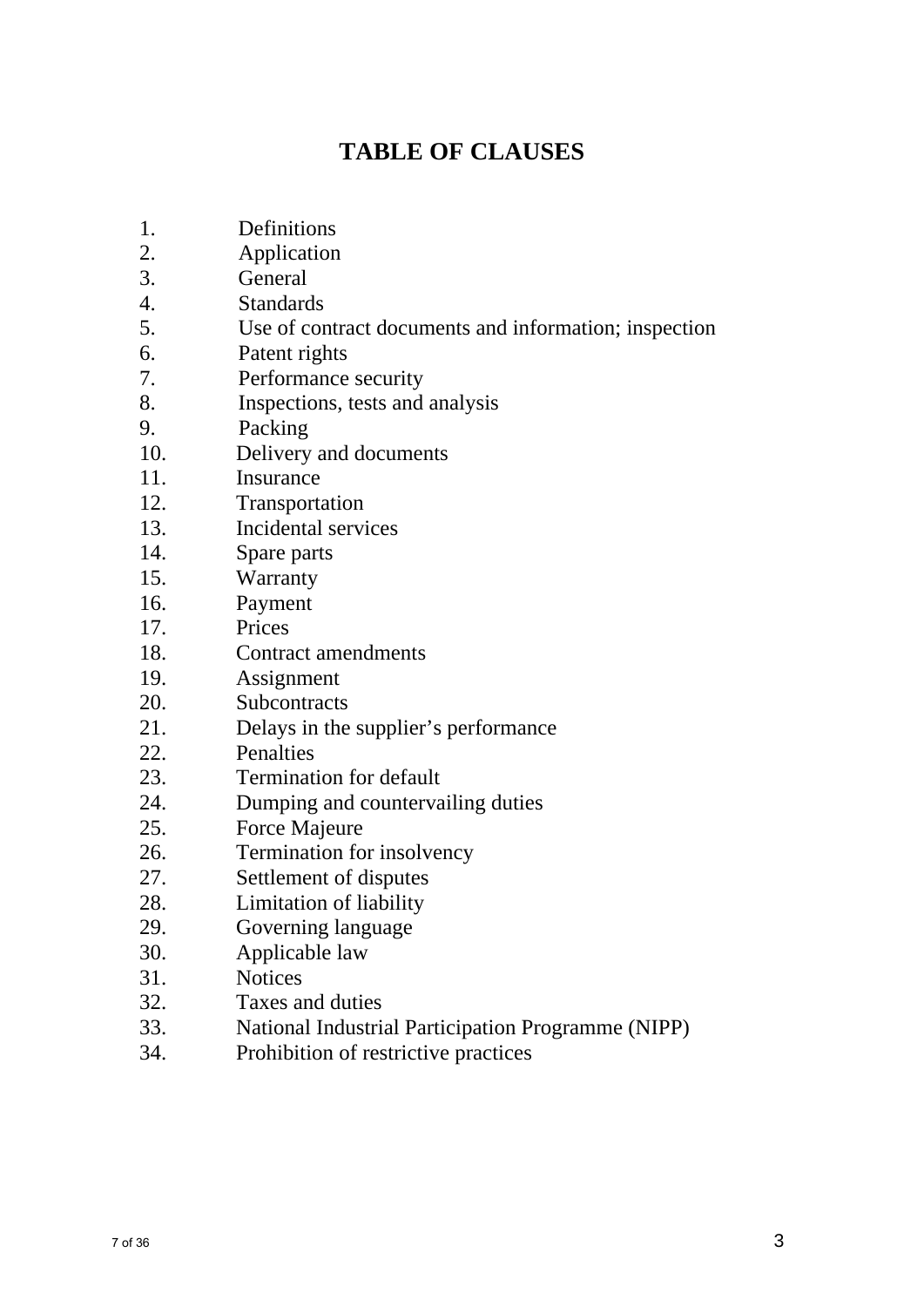#### **General Conditions of Contract**

| 1. Definitions | 1.  | The following terms shall be interpreted as indicated:                                                                                                                                                                                                                                                                                                                                                     |
|----------------|-----|------------------------------------------------------------------------------------------------------------------------------------------------------------------------------------------------------------------------------------------------------------------------------------------------------------------------------------------------------------------------------------------------------------|
|                | 1.1 | "Closing time" means the date and hour specified in the bidding<br>documents for the receipt of bids.                                                                                                                                                                                                                                                                                                      |
|                | 1.2 | "Contract" means the written agreement entered into between the<br>purchaser and the supplier, as recorded in the contract form signed by<br>the parties, including all attachments and appendices thereto and all<br>documents incorporated by reference therein.                                                                                                                                         |
|                | 1.3 | "Contract price" means the price payable to the supplier under the<br>contract for the full and proper performance of his contractual<br>obligations.                                                                                                                                                                                                                                                      |
|                | 1.4 | "Corrupt practice" means the offering, giving, receiving, or soliciting<br>of any thing of value to influence the action of a public official in the<br>procurement process or in contract execution.                                                                                                                                                                                                      |
|                | 1.5 | "Countervailing duties" are imposed in cases where an enterprise<br>abroad is subsidized by its government and encouraged to market its<br>products internationally.                                                                                                                                                                                                                                       |
|                | 1.6 | "Country of origin" means the place where the goods were mined,<br>grown or produced or from which the services are supplied. Goods are<br>produced when, through manufacturing, processing or substantial and<br>major assembly of components, a commercially recognized new<br>product results that is substantially different in basic characteristics or<br>in purpose or utility from its components. |
|                | 1.7 | "Day" means calendar day.                                                                                                                                                                                                                                                                                                                                                                                  |
|                | 1.8 | "Delivery" means delivery in compliance of the conditions of the<br>contract or order.                                                                                                                                                                                                                                                                                                                     |
|                | 1.9 | "Delivery ex stock" means immediate delivery directly from stock<br>actually on hand.                                                                                                                                                                                                                                                                                                                      |
|                |     | 1.10 "Delivery into consignees store or to his site" means delivered and<br>unloaded in the specified store or depot or on the specified site in<br>compliance with the conditions of the contract or order, the supplier<br>bearing all risks and charges involved until the supplies are so<br>delivered and a valid receipt is obtained.                                                                |

1.11 "Dumping" occurs when a private enterprise abroad market its goods on own initiative in the RSA at lower prices than that of the country of origin and which have the potential to harm the local industries in the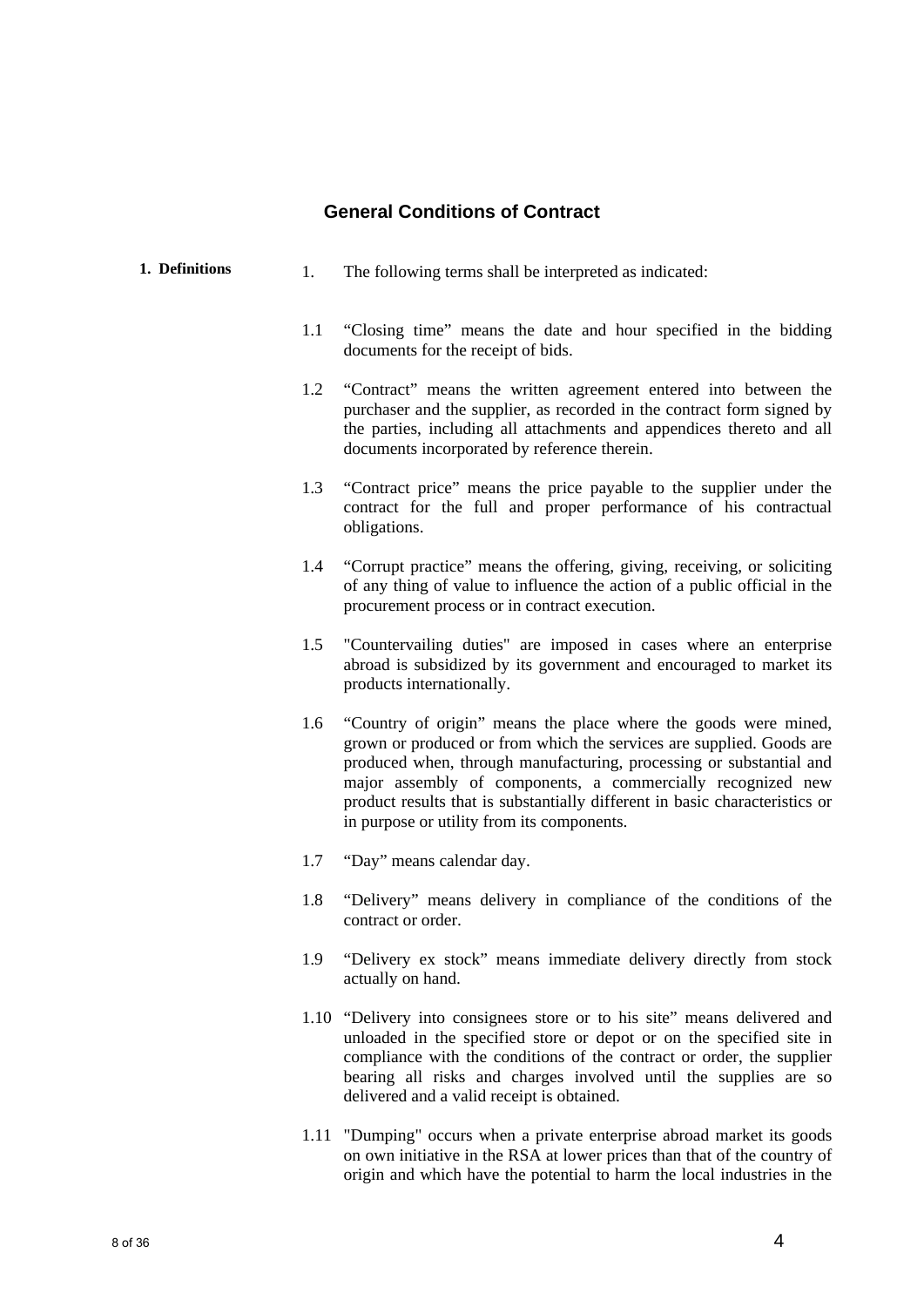RSA.

- 1.12 "Force majeure" means an event beyond the control of the supplier and not involving the supplier's fault or negligence and not foreseeable. Such events may include, but is not restricted to, acts of the purchaser in its sovereign capacity, wars or revolutions, fires, floods, epidemics, quarantine restrictions and freight embargoes.
- 1.13 "Fraudulent practice" means a misrepresentation of facts in order to influence a procurement process or the execution of a contract to the detriment of any bidder, and includes collusive practice among bidders (prior to or after bid submission) designed to establish bid prices at artificial non-competitive levels and to deprive the bidder of the benefits of free and open competition.
- 1.14 "GCC" means the General Conditions of Contract.
- 1.15 "Goods" means all of the equipment, machinery, and/or other materials that the supplier is required to supply to the purchaser under the contract.
- 1.16 "Imported content" means that portion of the bidding price represented by the cost of components, parts or materials which have been or are still to be imported (whether by the supplier or his subcontractors) and which costs are inclusive of the costs abroad, plus freight and other direct importation costs such as landing costs, dock dues, import duty, sales duty or other similar tax or duty at the South African place of entry as well as transportation and handling charges to the factory in the Republic where the supplies covered by the bid will be manufactured.
- 1.17 "Local content" means that portion of the bidding price which is not included in the imported content provided that local manufacture does take place.
- 1.18 "Manufacture" means the production of products in a factory using labour, materials, components and machinery and includes other related value-adding activities.
- 1.19 "Order" means an official written order issued for the supply of goods or works or the rendering of a service.
- 1.20 "Project site," where applicable, means the place indicated in bidding documents.
- 1.21 "Purchaser" means the organization purchasing the goods.
- 1.22 "Republic" means the Republic of South Africa.
- 1.23 "SCC" means the Special Conditions of Contract.
- 1.24 "Services" means those functional services ancillary to the supply of the goods, such as transportation and any other incidental services, such as installation, commissioning, provision of technical assistance, training, catering, gardening, security, maintenance and other such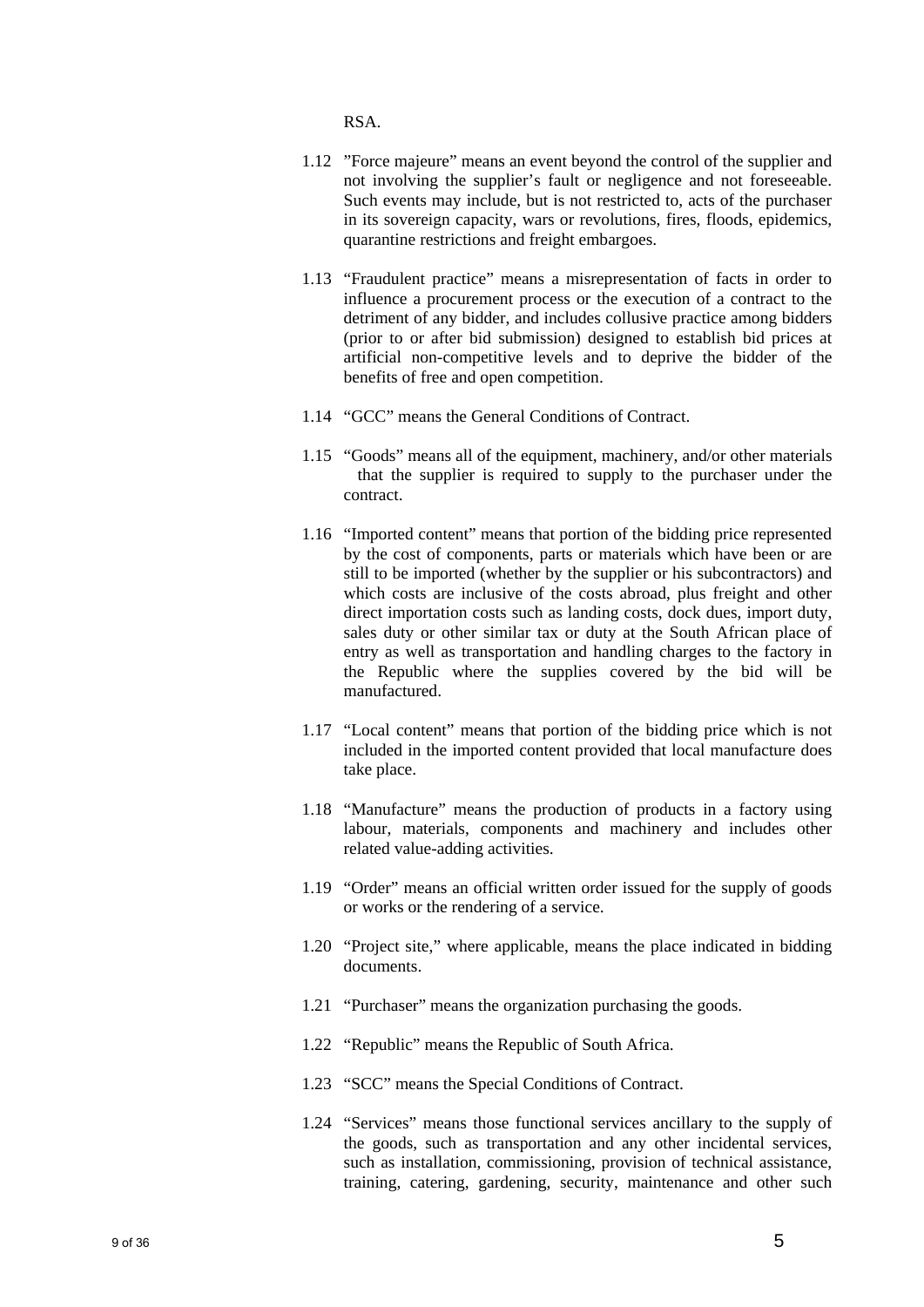obligations of the supplier covered under the contract.

- 1.25 "Written" or "in writing" means handwritten in ink or any form of electronic or mechanical writing.
- **2. Application** 2.1 These general conditions are applicable to all bids, contracts and orders including bids for functional and professional services, sales, hiring, letting and the granting or acquiring of rights, but excluding immovable property, unless otherwise indicated in the bidding documents.
	- 2.2 Where applicable, special conditions of contract are also laid down to cover specific supplies, services or works.
	- 2.3 Where such special conditions of contract are in conflict with these general conditions, the special conditions shall apply.
- **3. General** 3.1 Unless otherwise indicated in the bidding documents, the purchaser shall not be liable for any expense incurred in the preparation and submission of a bid. Where applicable a non-refundable fee for documents may be charged.
	- 3.2 With certain exceptions, invitations to bid are only published in the Government Tender Bulletin. The Government Tender Bulletin may be obtained directly from the Government Printer, Private Bag X85, Pretoria 0001, or accessed electronically from www.treasury.gov.za
- **4. Standards** 4.1 The goods supplied shall conform to the standards mentioned in the bidding documents and specifications.
- **5. Use of contract documents information; inspection.**  5.1 The supplier shall not, without the purchaser's prior written consent, disclose the contract, or any provision thereof, or any specification, plan, drawing, pattern, sample, or information furnished by or on behalf of the purchaser in connection therewith, to any person other than a person employed by the supplier in the performance of the contract. Disclosure to any such employed person shall be made in confidence and shall extend only so far as may be necessary for purposes of such performance.
	- 5.2 The supplier shall not, without the purchaser's prior written consent, make use of any document or information mentioned in GCC clause 5.1 except for purposes of performing the contract.
	- 5.3 Any document, other than the contract itself mentioned in GCC clause 5.1 shall remain the property of the purchaser and shall be returned (all copies) to the purchaser on completion of the supplier's performance under the contract if so required by the purchaser.
	- 5.4 The supplier shall permit the purchaser to inspect the supplier's records relating to the performance of the supplier and to have them audited by auditors appointed by the purchaser, if so required by the purchaser.

#### **6. Patent rights** 6.1 The supplier shall indemnify the purchaser against all third-party claims of infringement of patent, trademark, or industrial design rights arising from use of the goods or any part thereof by the purchaser.

**and**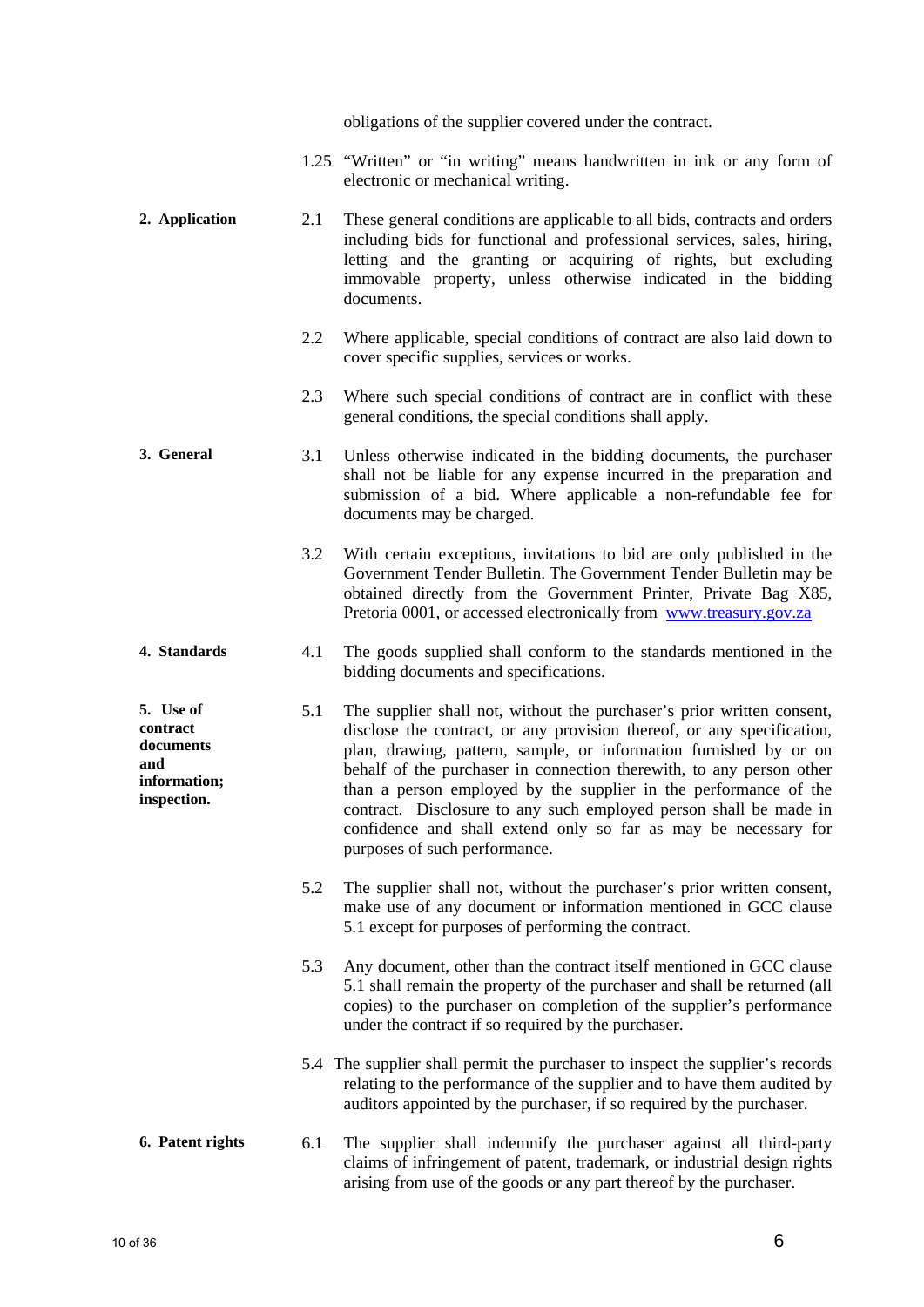| 7. Performance<br>security | 7.1 | Within thirty (30) days of receipt of the notification of contract award,<br>the successful bidder shall furnish to the purchaser the performance<br>security of the amount specified in SCC.                                                                                                                                                                                              |
|----------------------------|-----|--------------------------------------------------------------------------------------------------------------------------------------------------------------------------------------------------------------------------------------------------------------------------------------------------------------------------------------------------------------------------------------------|
|                            | 7.2 | The proceeds of the performance security shall be payable to the<br>purchaser as compensation for any loss resulting from the supplier's<br>failure to complete his obligations under the contract.                                                                                                                                                                                        |
|                            | 7.3 | The performance security shall be denominated in the currency of the<br>contract, or in a freely convertible currency acceptable to the purchaser<br>and shall be in one of the following forms:                                                                                                                                                                                           |
|                            |     | (a)<br>a bank guarantee or an irrevocable letter of credit issued by a<br>reputable bank located in the purchaser's country or abroad,<br>acceptable to the purchaser, in the form provided in the<br>bidding documents or another form acceptable to the<br>purchaser; or<br>a cashier's or certified cheque<br>(b)                                                                       |
|                            | 7.4 | The performance security will be discharged by the purchaser and<br>returned to the supplier not later than thirty (30) days following the<br>date of completion of the supplier's performance obligations under the<br>contract, including any warranty obligations, unless otherwise<br>specified in SCC.                                                                                |
| 8. Inspections,            | 8.1 | All pre-bidding testing will be for the account of the bidder.                                                                                                                                                                                                                                                                                                                             |
| tests and<br>analyses      | 8.2 | If it is a bid condition that supplies to be produced or services to be<br>rendered should at any stage during production or execution or on<br>completion be subject to inspection, the premises of the bidder or<br>contractor shall be open, at all reasonable hours, for inspection by a<br>representative of the Department or an organization acting on behalf of<br>the Department. |
|                            | 8.3 | If there are no inspection requirements indicated in the bidding<br>documents and no mention is made in the contract, but during the<br>contract period it is decided that inspections shall be carried out, the<br>purchaser shall itself make the necessary arrangements, including<br>payment arrangements with the testing authority concerned.                                        |
|                            | 8.4 | If the inspections, tests and analyses referred to in clauses 8.2 and 8.3<br>show the supplies to be in accordance with the contract requirements,<br>the cost of the inspections, tests and analyses shall be defrayed by the<br>purchaser.                                                                                                                                               |
|                            | 8.5 | Where the supplies or services referred to in clauses 8.2 and 8.3 do not<br>comply with the contract requirements, irrespective of whether such<br>supplies or services are accepted or not, the cost in connection with<br>these inspections, tests or analyses shall be defrayed by the supplier.                                                                                        |
|                            | 8.6 | Supplies and services which are referred to in clauses 8.2 and 8.3 and<br>which do not comply with the contract requirements may be rejected.                                                                                                                                                                                                                                              |
|                            | 8.7 | Any contract supplies may on or after delivery be inspected, tested or                                                                                                                                                                                                                                                                                                                     |
|                            |     |                                                                                                                                                                                                                                                                                                                                                                                            |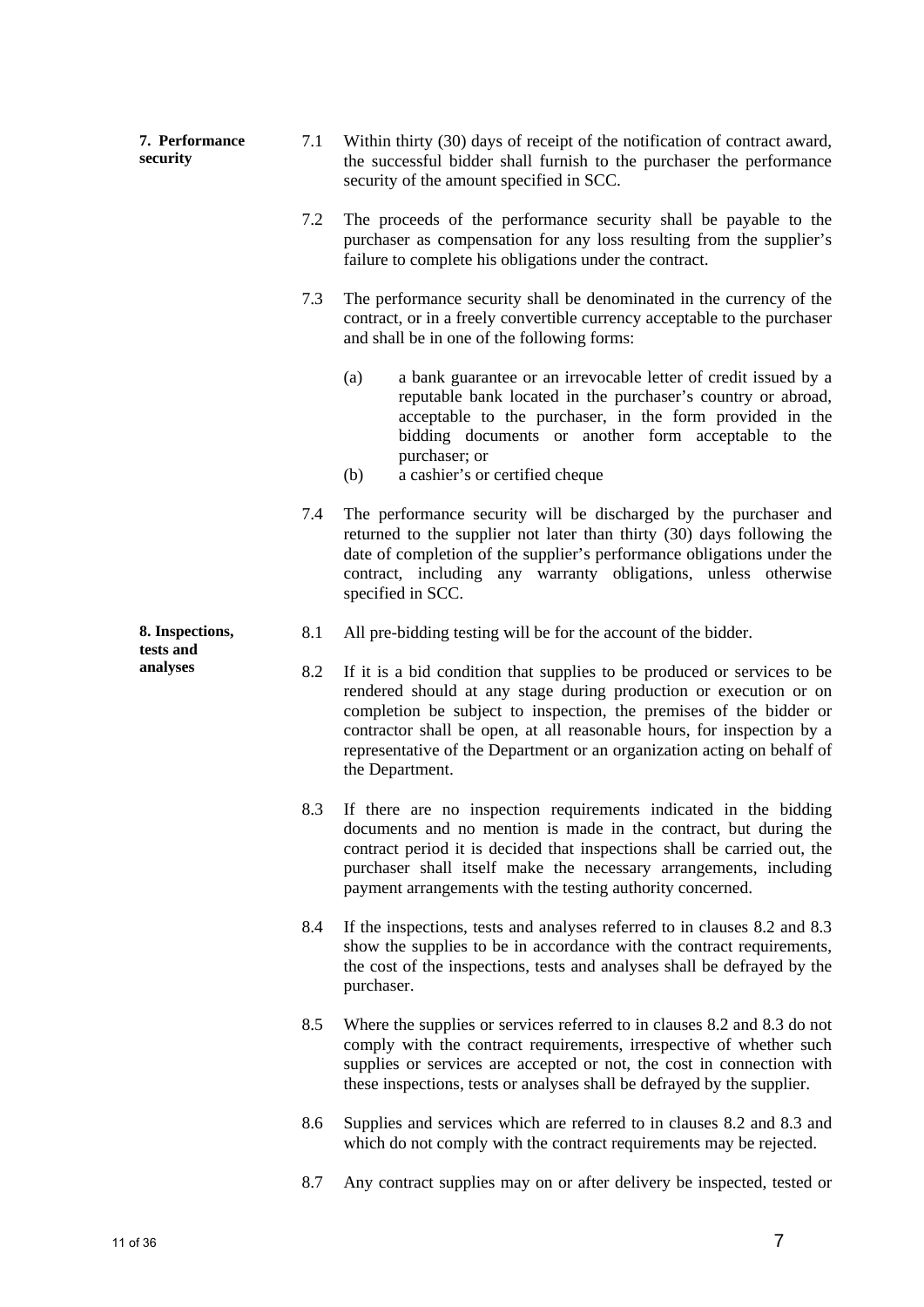analyzed and may be rejected if found not to comply with the requirements of the contract. Such rejected supplies shall be held at the cost and risk of the supplier who shall, when called upon, remove them immediately at his own cost and forthwith substitute them with supplies which do comply with the requirements of the contract. Failing such removal the rejected supplies shall be returned at the suppliers cost and risk. Should the supplier fail to provide the substitute supplies forthwith, the purchaser may, without giving the supplier further opportunity to substitute the rejected supplies, purchase such supplies as may be necessary at the expense of the supplier.

- 8.8 The provisions of clauses 8.4 to 8.7 shall not prejudice the right of the purchaser to cancel the contract on account of a breach of the conditions thereof, or to act in terms of Clause 23 of GCC.
- **9. Packing** 9.1 The supplier shall provide such packing of the goods as is required to prevent their damage or deterioration during transit to their final destination, as indicated in the contract. The packing shall be sufficient to withstand, without limitation, rough handling during transit and exposure to extreme temperatures, salt and precipitation during transit, and open storage. Packing, case size and weights shall take into consideration, where appropriate, the remoteness of the goods' final destination and the absence of heavy handling facilities at all points in transit.
	- 9.2 The packing, marking, and documentation within and outside the packages shall comply strictly with such special requirements as shall be expressly provided for in the contract, including additional requirements, if any, specified in SCC, and in any subsequent instructions ordered by the purchaser.
- **10. Delivery and documents**  10.1 Delivery of the goods shall be made by the supplier in accordance with the terms specified in the contract. The details of shipping and/or other documents to be furnished by the supplier are specified in SCC.
	- 10.2 Documents to be submitted by the supplier are specified in SCC.
- **11. Insurance** 11.1 The goods supplied under the contract shall be fully insured in a freely convertible currency against loss or damage incidental to manufacture or acquisition, transportation, storage and delivery in the manner specified in the SCC.
- **12. Transportation** 12.1 Should a price other than an all-inclusive delivered price be required, this shall be specified in the SCC.

#### **13. Incidental services**  13.1 The supplier may be required to provide any or all of the following services, including additional services, if any, specified in SCC:

- (a) performance or supervision of on-site assembly and/or commissioning of the supplied goods;
- (b) furnishing of tools required for assembly and/or maintenance of the supplied goods;
- (c) furnishing of a detailed operations and maintenance manual for each appropriate unit of the supplied goods;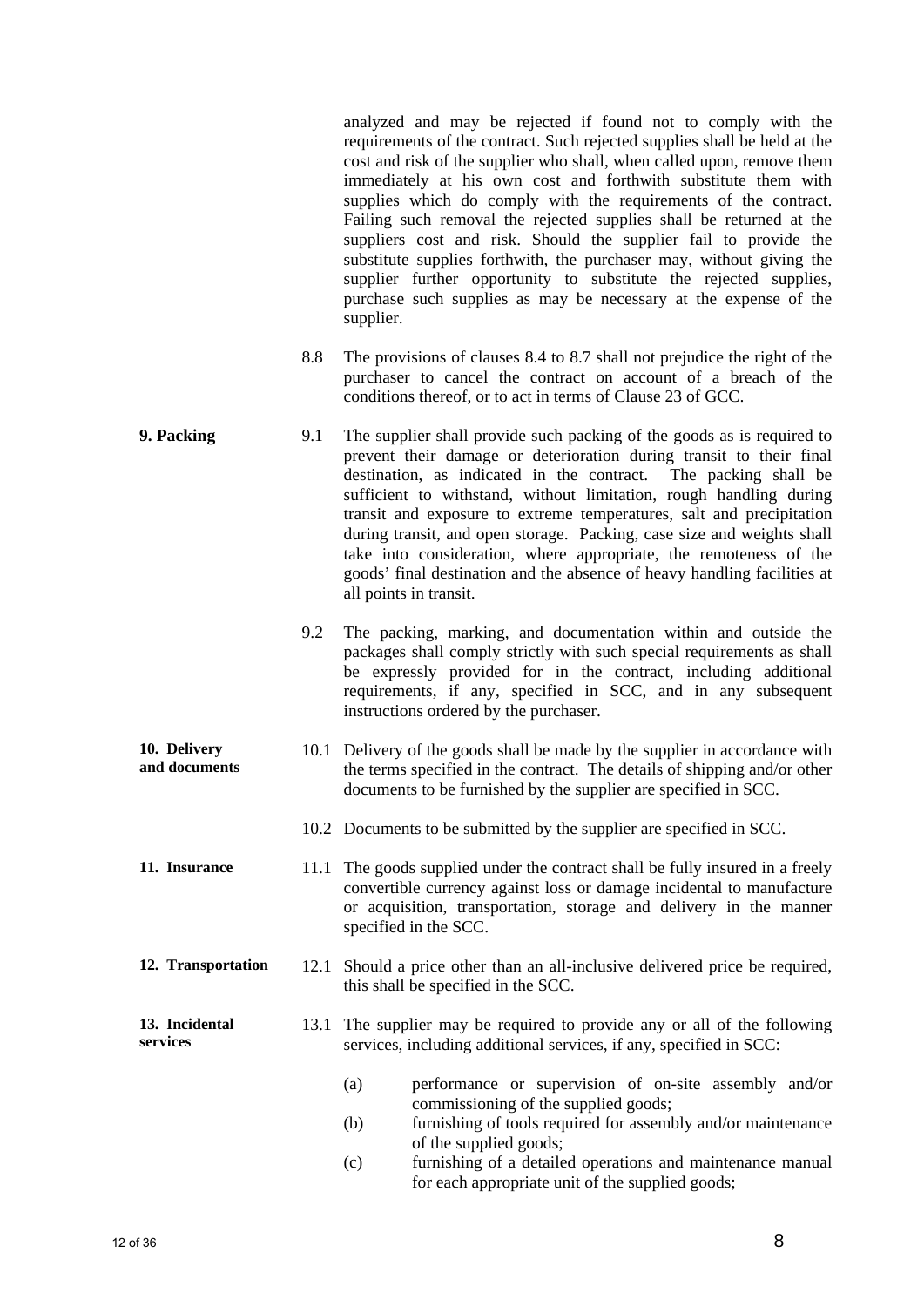- (d) performance or supervision or maintenance and/or repair of the supplied goods, for a period of time agreed by the parties, provided that this service shall not relieve the supplier of any warranty obligations under this contract; and
- (e) training of the purchaser's personnel, at the supplier's plant and/or on-site, in assembly, start-up, operation, maintenance, and/or repair of the supplied goods.
- 13.2 Prices charged by the supplier for incidental services, if not included in the contract price for the goods, shall be agreed upon in advance by the parties and shall not exceed the prevailing rates charged to other parties by the supplier for similar services.
- **14. Spare parts** 14.1 As specified in SCC, the supplier may be required to provide any or all of the following materials, notifications, and information pertaining to spare parts manufactured or distributed by the supplier:
	- (a) such spare parts as the purchaser may elect to purchase from the supplier, provided that this election shall not relieve the supplier of any warranty obligations under the contract; and
	- (b) in the event of termination of production of the spare parts: (i) Advance notification to the purchaser of the pending termination, in sufficient time to permit the purchaser to procure needed requirements; and
		- (ii) following such termination, furnishing at no cost to the purchaser, the blueprints, drawings, and specifications of the spare parts, if requested.
- **15. Warranty** 15.1 The supplier warrants that the goods supplied under the contract are new, unused, of the most recent or current models, and that they incorporate all recent improvements in design and materials unless provided otherwise in the contract. The supplier further warrants that all goods supplied under this contract shall have no defect, arising from design, materials, or workmanship (except when the design and/or material is required by the purchaser's specifications) or from any act or omission of the supplier, that may develop under normal use of the supplied goods in the conditions prevailing in the country of final destination.
	- 15.2 This warranty shall remain valid for twelve (12) months after the goods, or any portion thereof as the case may be, have been delivered to and accepted at the final destination indicated in the contract, or for eighteen (18) months after the date of shipment from the port or place of loading in the source country, whichever period concludes earlier, unless specified otherwise in SCC.
	- 15.3 The purchaser shall promptly notify the supplier in writing of any claims arising under this warranty.
	- 15.4 Upon receipt of such notice, the supplier shall, within the period specified in SCC and with all reasonable speed, repair or replace the defective goods or parts thereof, without costs to the purchaser.
	- 15.5 If the supplier, having been notified, fails to remedy the defect(s) within the period specified in SCC, the purchaser may proceed to take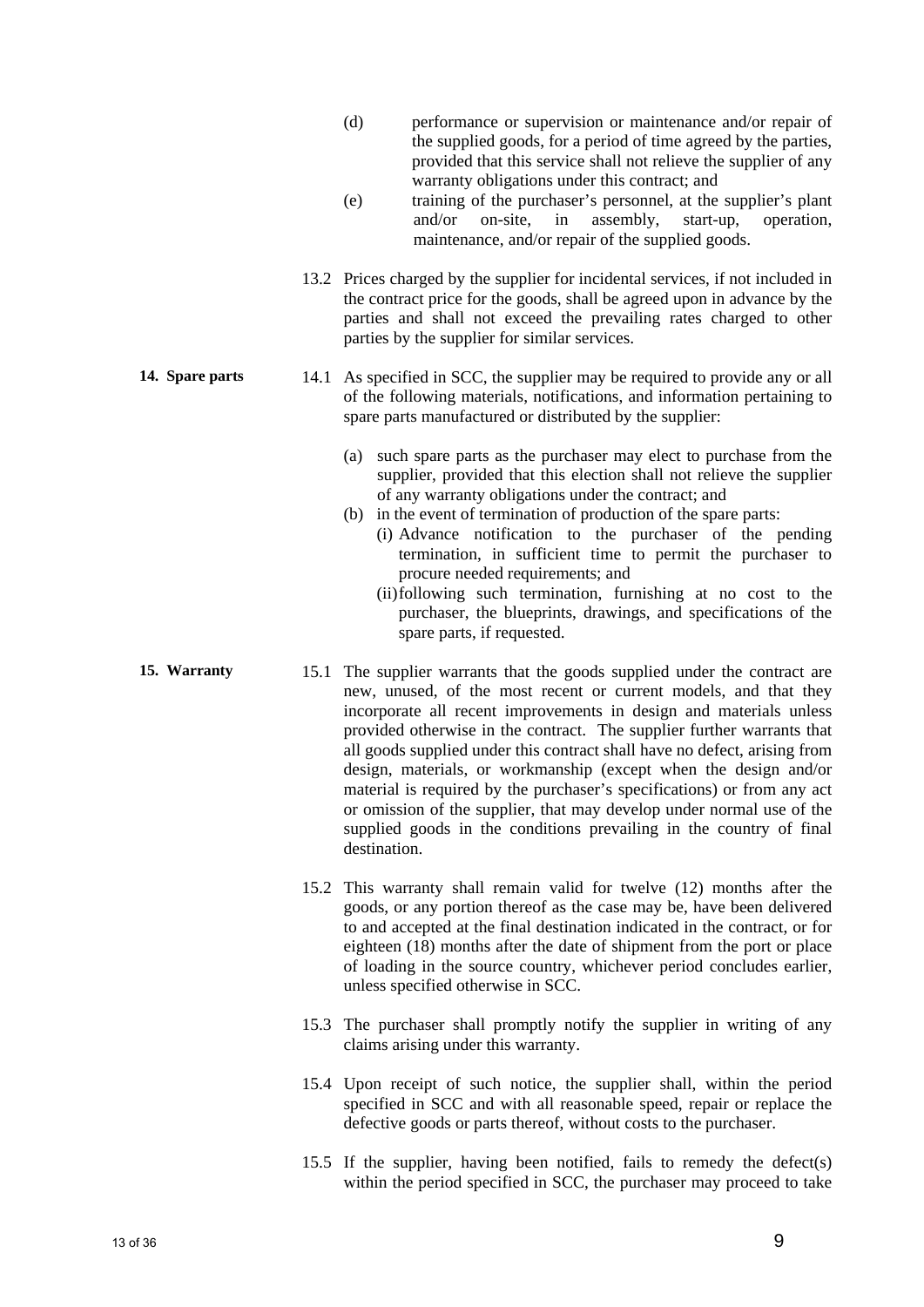|                                                |      | such remedial action as may be necessary, at the supplier's risk and<br>expense and without prejudice to any other rights which the purchaser<br>may have against the supplier under the contract.                                                                                                                                                                                                                                                                                                                                                                                                                                                                  |
|------------------------------------------------|------|---------------------------------------------------------------------------------------------------------------------------------------------------------------------------------------------------------------------------------------------------------------------------------------------------------------------------------------------------------------------------------------------------------------------------------------------------------------------------------------------------------------------------------------------------------------------------------------------------------------------------------------------------------------------|
| 16. Payment                                    | 16.1 | The method and conditions of payment to be made to the supplier<br>under this contract shall be specified in SCC.                                                                                                                                                                                                                                                                                                                                                                                                                                                                                                                                                   |
|                                                |      | 16.2 The supplier shall furnish the purchaser with an invoice accompanied<br>by a copy of the delivery note and upon fulfillment of other obligations<br>stipulated in the contract.                                                                                                                                                                                                                                                                                                                                                                                                                                                                                |
|                                                |      | 16.3 Payments shall be made promptly by the purchaser, but in no case later<br>than thirty (30) days after submission of an invoice or claim by the<br>supplier.                                                                                                                                                                                                                                                                                                                                                                                                                                                                                                    |
|                                                |      | 16.4 Payment will be made in Rand unless otherwise stipulated in SCC.                                                                                                                                                                                                                                                                                                                                                                                                                                                                                                                                                                                               |
| 17. Prices                                     |      | 17.1 Prices charged by the supplier for goods delivered and services<br>performed under the contract shall not vary from the prices quoted by<br>the supplier in his bid, with the exception of any price adjustments<br>authorized in SCC or in the purchaser's request for bid validity<br>extension, as the case may be.                                                                                                                                                                                                                                                                                                                                         |
| 18. Contract<br>amendments                     |      | 18.1 No variation in or modification of the terms of the contract shall be<br>made except by written amendment signed by the parties concerned.                                                                                                                                                                                                                                                                                                                                                                                                                                                                                                                     |
| 19. Assignment                                 | 19.1 | The supplier shall not assign, in whole or in part, its obligations to<br>perform under the contract, except with the purchaser's prior written<br>consent.                                                                                                                                                                                                                                                                                                                                                                                                                                                                                                         |
| 20. Subcontracts                               | 20.1 | The supplier shall notify the purchaser in writing of all subcontracts<br>awarded under this contracts if not already specified in the bid. Such<br>notification, in the original bid or later, shall not relieve the supplier<br>from any liability or obligation under the contract.                                                                                                                                                                                                                                                                                                                                                                              |
| 21. Delays in the<br>supplier's<br>performance |      | 21.1 Delivery of the goods and performance of services shall be made by<br>the supplier in accordance with the time schedule prescribed by the<br>purchaser in the contract.                                                                                                                                                                                                                                                                                                                                                                                                                                                                                        |
|                                                |      | 21.2 If at any time during performance of the contract, the supplier or its<br>subcontractor(s) should encounter conditions impeding timely delivery<br>of the goods and performance of services, the supplier shall promptly<br>notify the purchaser in writing of the fact of the delay, its likely<br>duration and its cause(s). As soon as practicable after receipt of the<br>supplier's notice, the purchaser shall evaluate the situation and may at<br>his discretion extend the supplier's time for performance, with or<br>without the imposition of penalties, in which case the extension shall<br>be ratified by the parties by amendment of contract. |
|                                                |      | 21.3 No provision in a contract shall be deemed to prohibit the obtaining of<br>supplies or services from a national department, provincial department,<br>or a local authority.                                                                                                                                                                                                                                                                                                                                                                                                                                                                                    |
|                                                |      | 21.4 The right is reserved to procure outside of the contract small quantities<br>or to have minor essential services executed if an emergency arises, the                                                                                                                                                                                                                                                                                                                                                                                                                                                                                                          |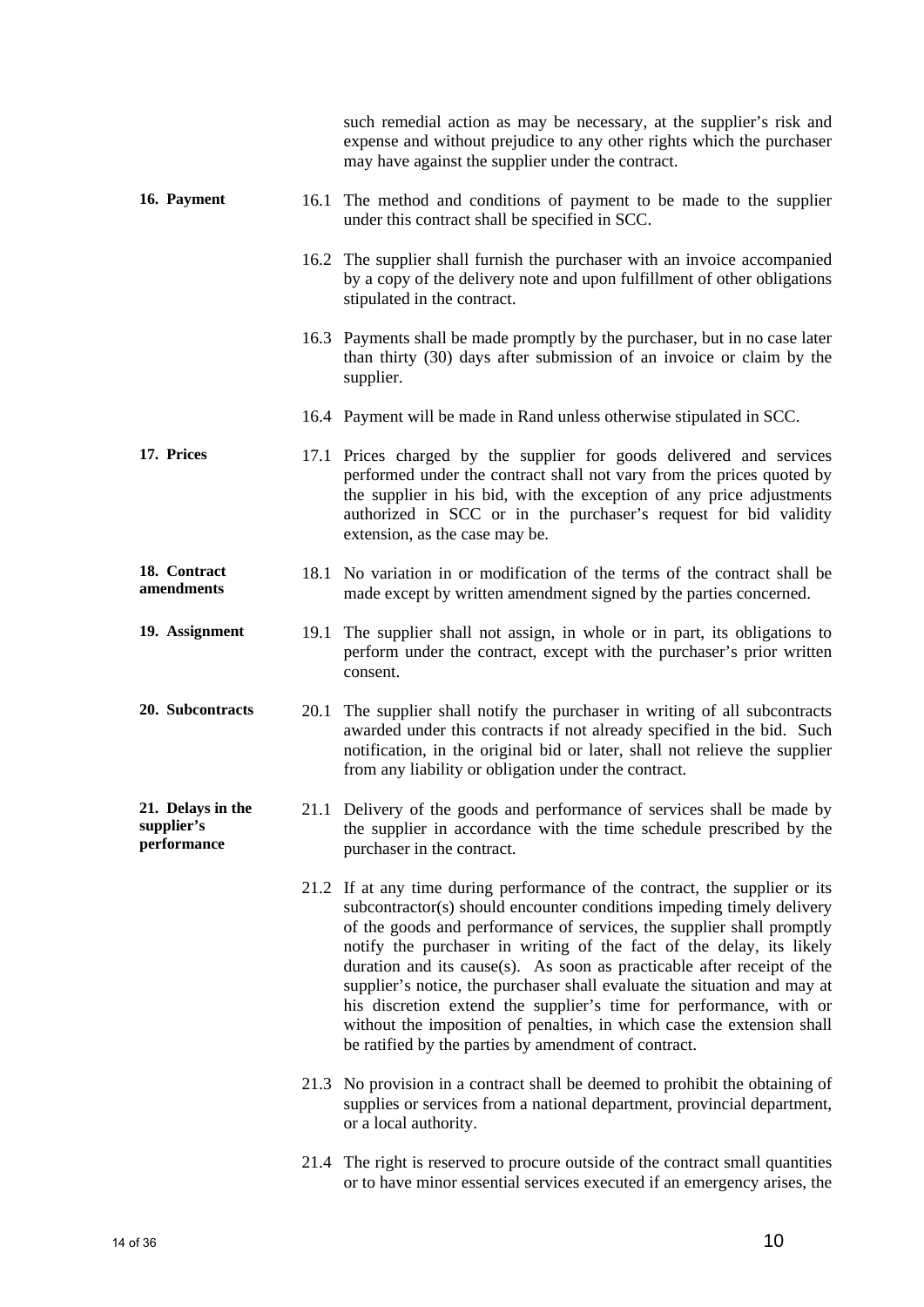supplier's point of supply is not situated at or near the place where the supplies are required, or the supplier's services are not readily available.

- 21.5 Except as provided under GCC Clause 25, a delay by the supplier in the performance of its delivery obligations shall render the supplier liable to the imposition of penalties, pursuant to GCC Clause 22, unless an extension of time is agreed upon pursuant to GCC Clause 21.2 without the application of penalties.
- 21.6 Upon any delay beyond the delivery period in the case of a supplies contract, the purchaser shall, without canceling the contract, be entitled to purchase supplies of a similar quality and up to the same quantity in substitution of the goods not supplied in conformity with the contract and to return any goods delivered later at the supplier's expense and risk, or to cancel the contract and buy such goods as may be required to complete the contract and without prejudice to his other rights, be entitled to claim damages from the supplier.
- **22. Penalties** 22.1 Subject to GCC Clause 25, if the supplier fails to deliver any or all of the goods or to perform the services within the period(s) specified in the contract, the purchaser shall, without prejudice to its other remedies under the contract, deduct from the contract price, as a penalty, a sum calculated on the delivered price of the delayed goods or unperformed services using the current prime interest rate calculated for each day of the delay until actual delivery or performance. The purchaser may also consider termination of the contract pursuant to GCC Clause 23.
	- 23.1 The purchaser, without prejudice to any other remedy for breach of contract, by written notice of default sent to the supplier, may terminate this contract in whole or in part:
		- (a) if the supplier fails to deliver any or all of the goods within the period(s) specified in the contract, or within any extension thereof granted by the purchaser pursuant to GCC Clause 21.2;
		- (b) if the Supplier fails to perform any other obligation(s) under the contract; or
		- (c) if the supplier, in the judgment of the purchaser, has engaged in corrupt or fraudulent practices in competing for or in executing the contract.
		- 23.2 In the event the purchaser terminates the contract in whole or in part, the purchaser may procure, upon such terms and in such manner as it deems appropriate, goods, works or services similar to those undelivered, and the supplier shall be liable to the purchaser for any excess costs for such similar goods, works or services. However, the supplier shall continue performance of the contract to the extent not terminated.
		- 23.3 Where the purchaser terminates the contract in whole or in part, the purchaser may decide to impose a restriction penalty on the supplier by prohibiting such supplier from doing business with the public sector for a period not exceeding 10 years.

23.4 If a purchaser intends imposing a restriction on a supplier or any

**23. Termination for default**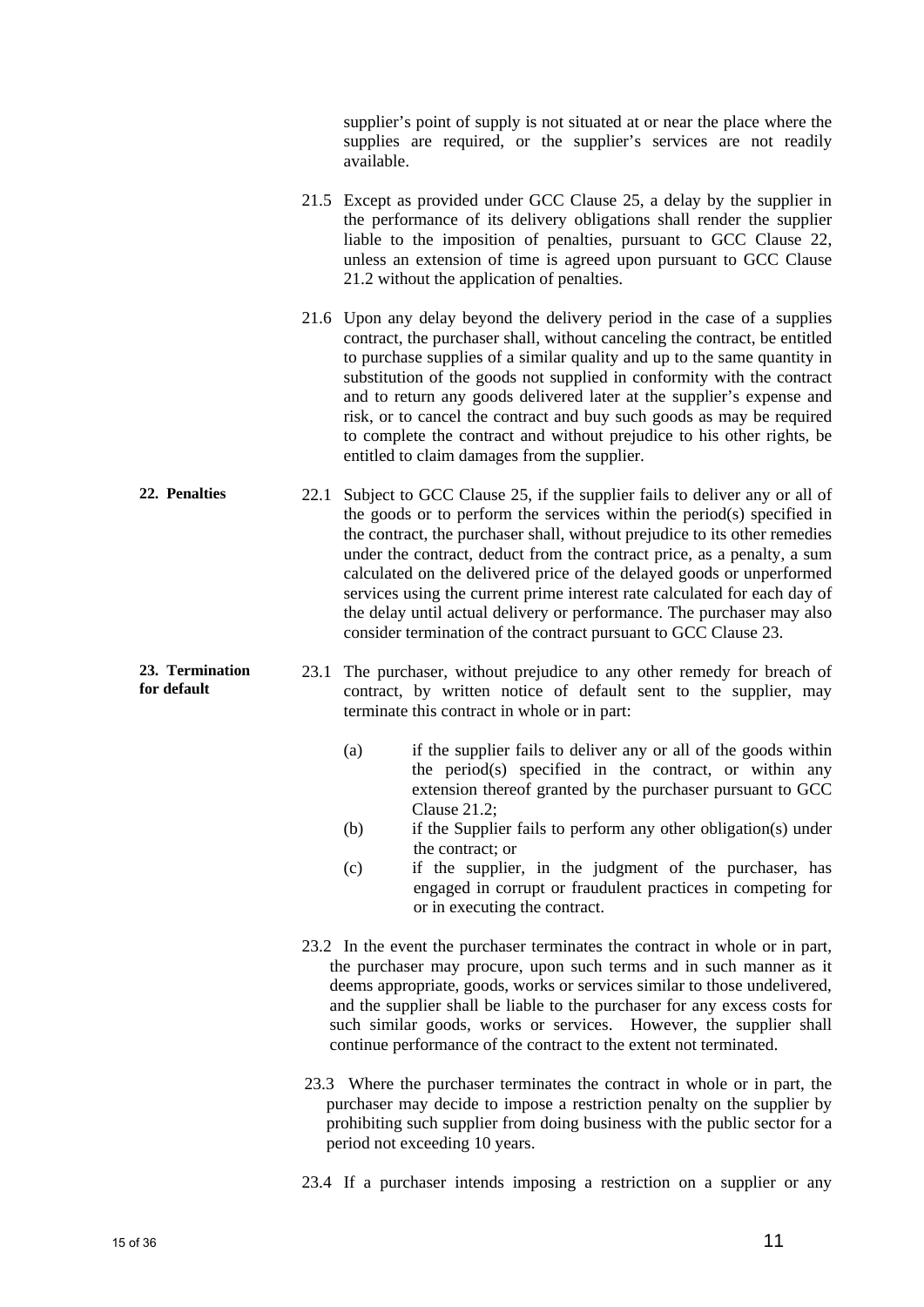person associated with the supplier, the supplier will be allowed a time period of not more than fourteen (14) days to provide reasons why the envisaged restriction should not be imposed. Should the supplier fail to respond within the stipulated fourteen (14) days the purchaser may regard the intended penalty as not objected against and may impose it on the supplier.

- 23.5 Any restriction imposed on any person by the Accounting Officer / Authority will, at the discretion of the Accounting Officer / Authority, also be applicable to any other enterprise or any partner, manager, director or other person who wholly or partly exercises or exercised or may exercise control over the enterprise of the first-mentioned person, and with which enterprise or person the first-mentioned person, is or was in the opinion of the Accounting Officer / Authority actively associated.
- 23.6 If a restriction is imposed, the purchaser must, within five (5) working days of such imposition, furnish the National Treasury, with the following information:
	- (i) the name and address of the supplier and / or person restricted by the purchaser;
	- (ii) the date of commencement of the restriction
	- (iii) the period of restriction; and
	- (iv) the reasons for the restriction.

These details will be loaded in the National Treasury's central database of suppliers or persons prohibited from doing business with the public sector.

- 23.7 If a court of law convicts a person of an offence as contemplated in sections 12 or 13 of the Prevention and Combating of Corrupt Activities Act, No. 12 of 2004, the court may also rule that such person's name be endorsed on the Register for Tender Defaulters. When a person's name has been endorsed on the Register, the person will be prohibited from doing business with the public sector for a period not less than five years and not more than 10 years. The National Treasury is empowered to determine the period of restriction and each case will be dealt with on its own merits. According to section 32 of the Act the Register must be open to the public. The Register can be perused on the National Treasury website.
- **24. Anti-dumping and countervailing duties and rights**  24.1 When, after the date of bid, provisional payments are required, or antidumping or countervailing duties are imposed, or the amount of a provisional payment or anti-dumping or countervailing right is increased in respect of any dumped or subsidized import, the State is not liable for any amount so required or imposed, or for the amount of any such increase. When, after the said date, such a provisional payment is no longer required or any such anti-dumping or countervailing right is abolished, or where the amount of such provisional payment or any such right is reduced, any such favourable difference shall on demand be paid forthwith by the contractor to the State or the State may deduct such amounts from moneys (if any) which may otherwise be due to the contractor in regard to supplies or services which he delivered or rendered, or is to deliver or render in terms of the contract or any other contract or any other amount which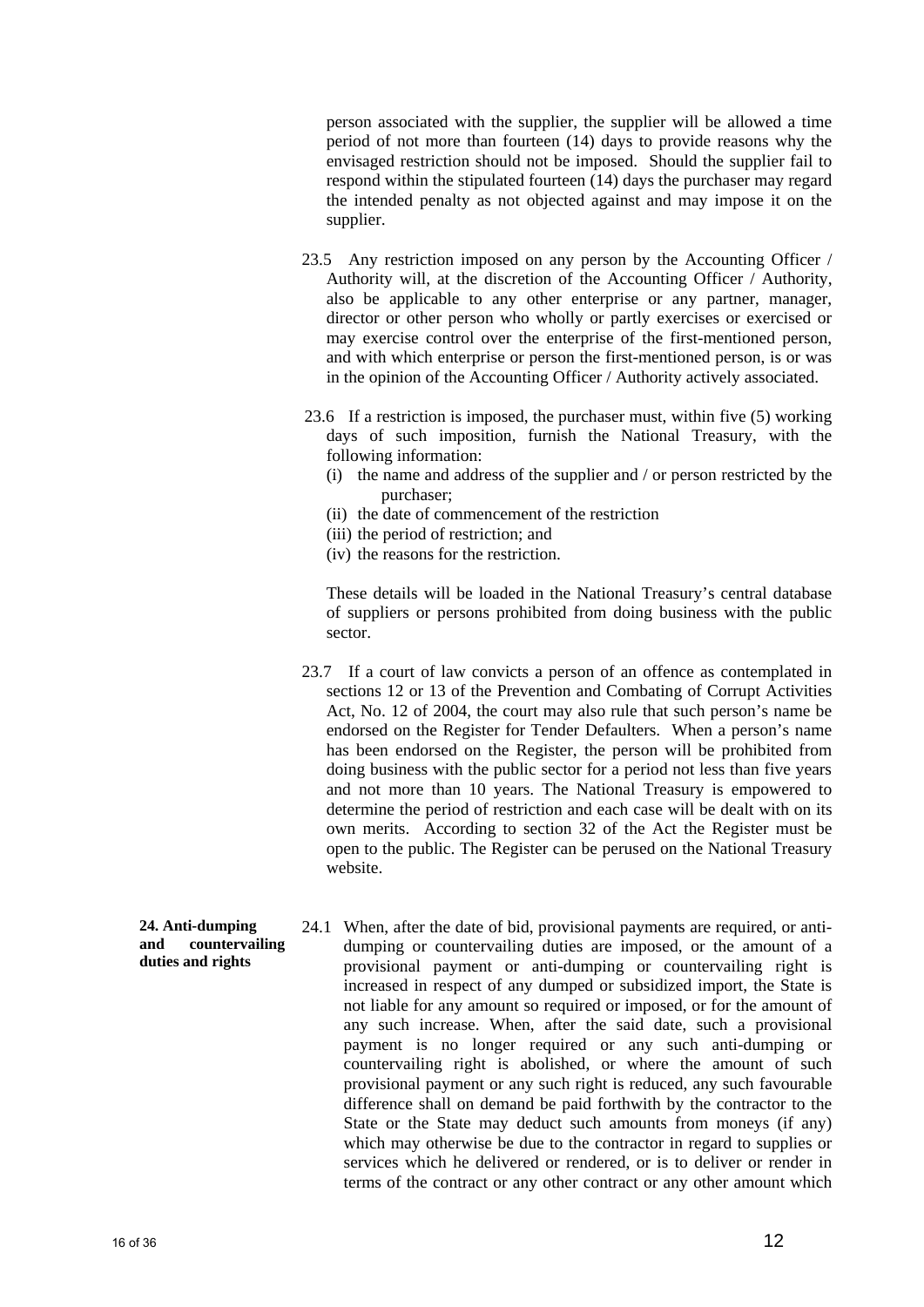may be due to him

| 25. Force<br><b>Majeure</b>          |      | 25.1 Notwithstanding the provisions of GCC Clauses 22 and 23, the<br>supplier shall not be liable for forfeiture of its performance security,<br>damages, or termination for default if and to the extent that his delay in<br>performance or other failure to perform his obligations under the<br>contract is the result of an event of force majeure.                                                                                                                                                  |
|--------------------------------------|------|-----------------------------------------------------------------------------------------------------------------------------------------------------------------------------------------------------------------------------------------------------------------------------------------------------------------------------------------------------------------------------------------------------------------------------------------------------------------------------------------------------------|
|                                      |      | 25.2 If a force majeure situation arises, the supplier shall promptly notify<br>the purchaser in writing of such condition and the cause thereof.<br>Unless otherwise directed by the purchaser in writing, the supplier<br>shall continue to perform its obligations under the contract as far as is<br>reasonably practical, and shall seek all reasonable alternative means for<br>performance not prevented by the force majeure event.                                                               |
| 26. Termination<br>for insolvency    | 26.1 | The purchaser may at any time terminate the contract by giving written<br>notice to the supplier if the supplier becomes bankrupt or otherwise<br>insolvent. In this event, termination will be without compensation to<br>the supplier, provided that such termination will not prejudice or affect<br>any right of action or remedy which has accrued or will accrue<br>thereafter to the purchaser.                                                                                                    |
| 27. Settlement of<br><b>Disputes</b> |      | 27.1 If any dispute or difference of any kind whatsoever arises between the<br>purchaser and the supplier in connection with or arising out of the<br>contract, the parties shall make every effort to resolve amicably such<br>dispute or difference by mutual consultation.                                                                                                                                                                                                                             |
|                                      |      | 27.2 If, after thirty (30) days, the parties have failed to resolve their dispute<br>or difference by such mutual consultation, then either the purchaser or<br>the supplier may give notice to the other party of his intention to<br>commence with mediation. No mediation in respect of this matter may<br>be commenced unless such notice is given to the other party.                                                                                                                                |
|                                      |      | 27.3 Should it not be possible to settle a dispute by means of mediation, it<br>may be settled in a South African court of law.                                                                                                                                                                                                                                                                                                                                                                           |
|                                      |      | 27.4 Mediation proceedings shall be conducted in accordance with the rules<br>of procedure specified in the SCC.                                                                                                                                                                                                                                                                                                                                                                                          |
|                                      |      | 27.5 Notwithstanding any reference to mediation and/or court proceedings<br>herein,                                                                                                                                                                                                                                                                                                                                                                                                                       |
|                                      |      | the parties shall continue to perform their respective obligations<br>(a)<br>under the contract unless they otherwise agree; and<br>(b) the purchaser shall pay the supplier any monies due the supplier.                                                                                                                                                                                                                                                                                                 |
| 28. Limitation of<br>liability       | 28.1 | Except in cases of criminal negligence or willful misconduct, and in<br>the case of infringement pursuant to Clause 6;<br>the supplier shall not be liable to the purchaser, whether in<br>(a)<br>contract, tort, or otherwise, for any indirect or consequential loss<br>or damage, loss of use, loss of production, or loss of profits or<br>interest costs, provided that this exclusion shall not apply to any<br>obligation of the supplier to pay penalties and/or damages to the<br>purchaser; and |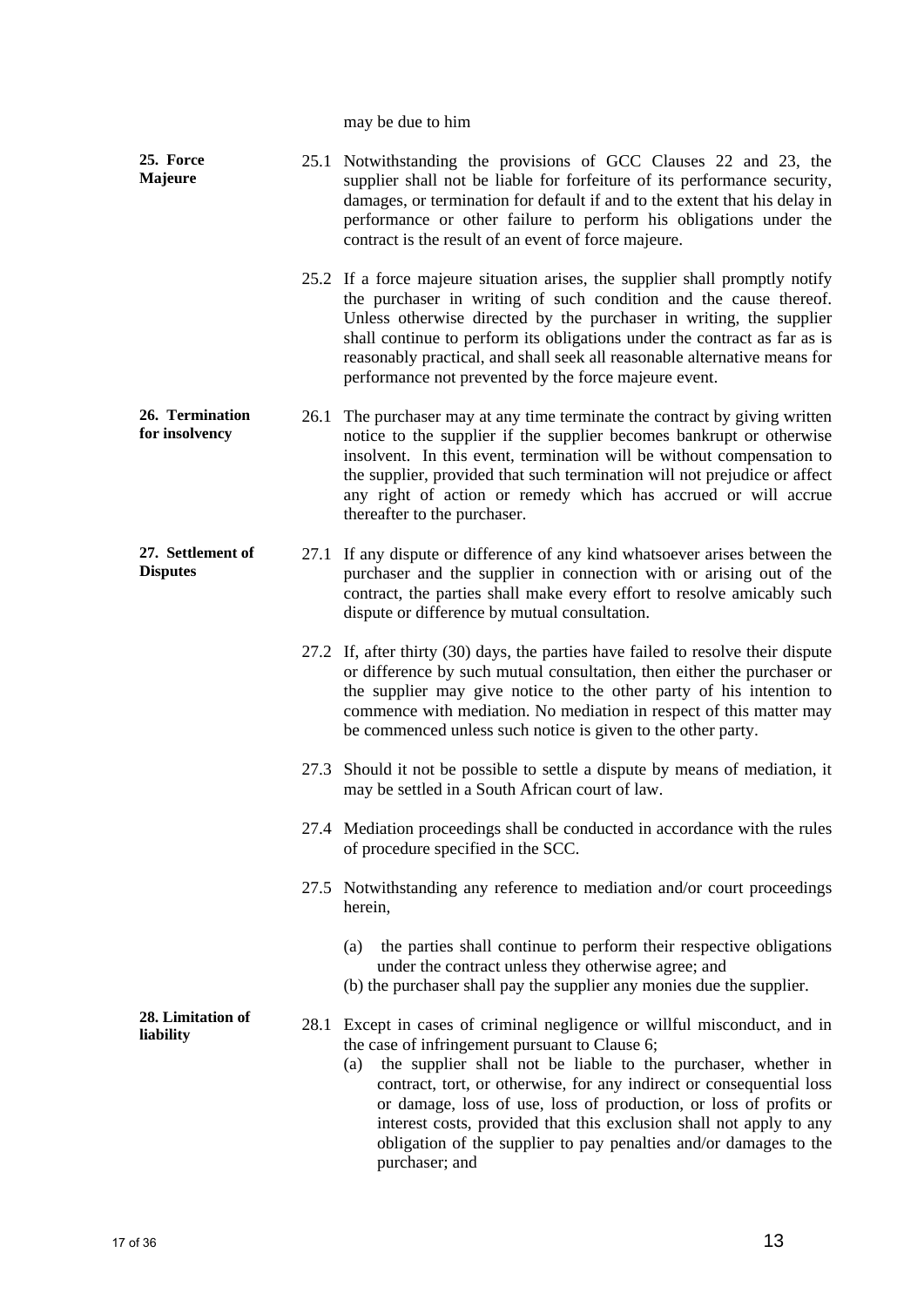|                                                                                  |      | (b) the aggregate liability of the supplier to the purchaser, whether<br>under the contract, in tort or otherwise, shall not exceed the total<br>contract price, provided that this limitation shall not apply to the<br>cost of repairing or replacing defective equipment.                                                                                                             |
|----------------------------------------------------------------------------------|------|------------------------------------------------------------------------------------------------------------------------------------------------------------------------------------------------------------------------------------------------------------------------------------------------------------------------------------------------------------------------------------------|
| 29. Governing<br>language                                                        |      | 29.1 The contract shall be written in English. All correspondence and other<br>documents pertaining to the contract that is exchanged by the parties<br>shall also be written in English.                                                                                                                                                                                                |
| 30. Applicable<br>law                                                            |      | 30.1 The contract shall be interpreted in accordance with South African<br>laws, unless otherwise specified in SCC.                                                                                                                                                                                                                                                                      |
| 31. Notices                                                                      |      | 31.1 Every written acceptance of a bid shall be posted to the supplier<br>concerned by registered or certified mail and any other notice to him<br>shall be posted by ordinary mail to the address furnished in his bid or<br>to the address notified later by him in writing and such posting shall be<br>deemed to be proper service of such notice                                    |
|                                                                                  |      | 31.2 The time mentioned in the contract documents for performing any act<br>after such aforesaid notice has been given, shall be reckoned from the<br>date of posting of such notice.                                                                                                                                                                                                    |
| 32. Taxes and<br>duties                                                          | 32.1 | A foreign supplier shall be entirely responsible for all taxes, stamp<br>duties, license fees, and other such levies imposed outside the<br>purchaser's country.                                                                                                                                                                                                                         |
|                                                                                  | 32.2 | A local supplier shall be entirely responsible for all taxes, duties,<br>license fees, etc., incurred until delivery of the contracted goods to<br>the purchaser.                                                                                                                                                                                                                        |
|                                                                                  | 32.3 | No contract shall be concluded with any bidder whose tax matters are<br>not in order. Prior to the award of a bid the Department must be in<br>possession of a tax clearance certificate, submitted by the bidder.<br>This certificate must be an original issued by the South African<br>Revenue Services.                                                                              |
| 33.<br>National 33.1<br><b>Industrial</b><br>Participation<br>(NIP)<br>Programme |      | The NIP Programme administered by the Department of Trade and<br>Industry shall be applicable to all contracts that are subject to the<br>NIP obligation.                                                                                                                                                                                                                                |
| <b>Prohibition</b><br>34<br>of<br><b>Restrictive practices</b>                   | 34.1 | In terms of section $4(1)(b)(iii)$ of the Competition Act No. 89 of<br>1998, as amended, an agreement between, or concerted practice by,<br>firms, or a decision by an association of firms, is prohibited if it is<br>between parties in a horizontal relationship and if a bidder $(s)$ is / are<br>or a contractor(s) was $/$ were involved in collusive bidding (or bid<br>rigging). |
|                                                                                  | 34.2 | If a bidder(s) or contractor(s), based on reasonable grounds or<br>evidence obtained by the purchaser, has / have engaged in the<br>restrictive practice referred to above, the purchaser may refer the<br>matter to the Competition Commission for investigation and possible<br>imposition of administrative penalties as contemplated in the<br>Competition Act No. 89 of 1998.       |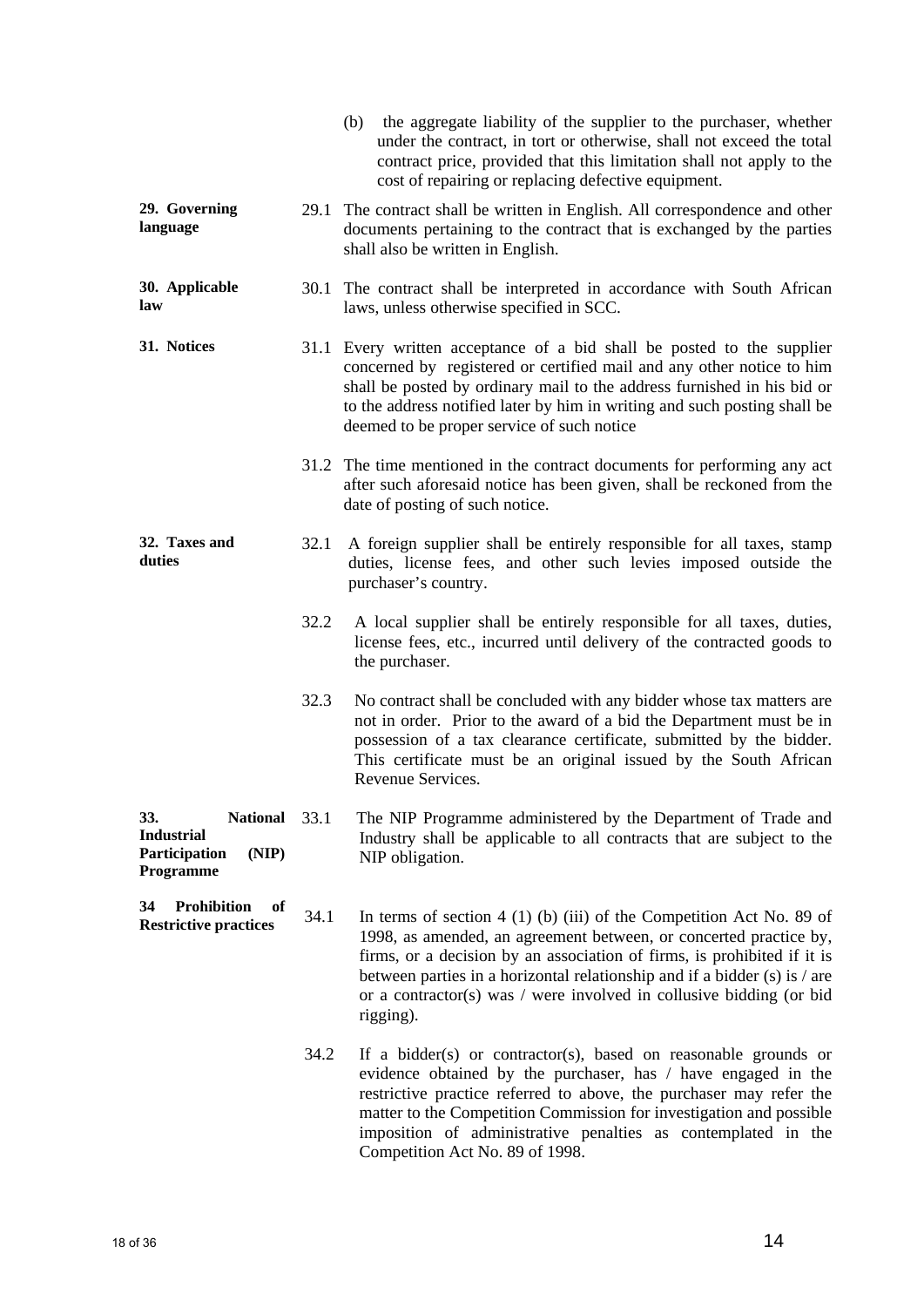34.3 If a bidder(s) or contractor(s), has  $/$  have been found guilty by the Competition Commission of the restrictive practice referred to above, the purchaser may, in addition and without prejudice to any other remedy provided for, invalidate the bid(s) for such item(s) offered, and / or terminate the contract in whole or part, and / or restrict the bidder(s) or contractor(s) from conducting business with the public sector for a period not exceeding ten (10) years and / or claim damages from the bidder(s) or contractor(s) concerned.

Js General Conditions of Contract (revised July 2010)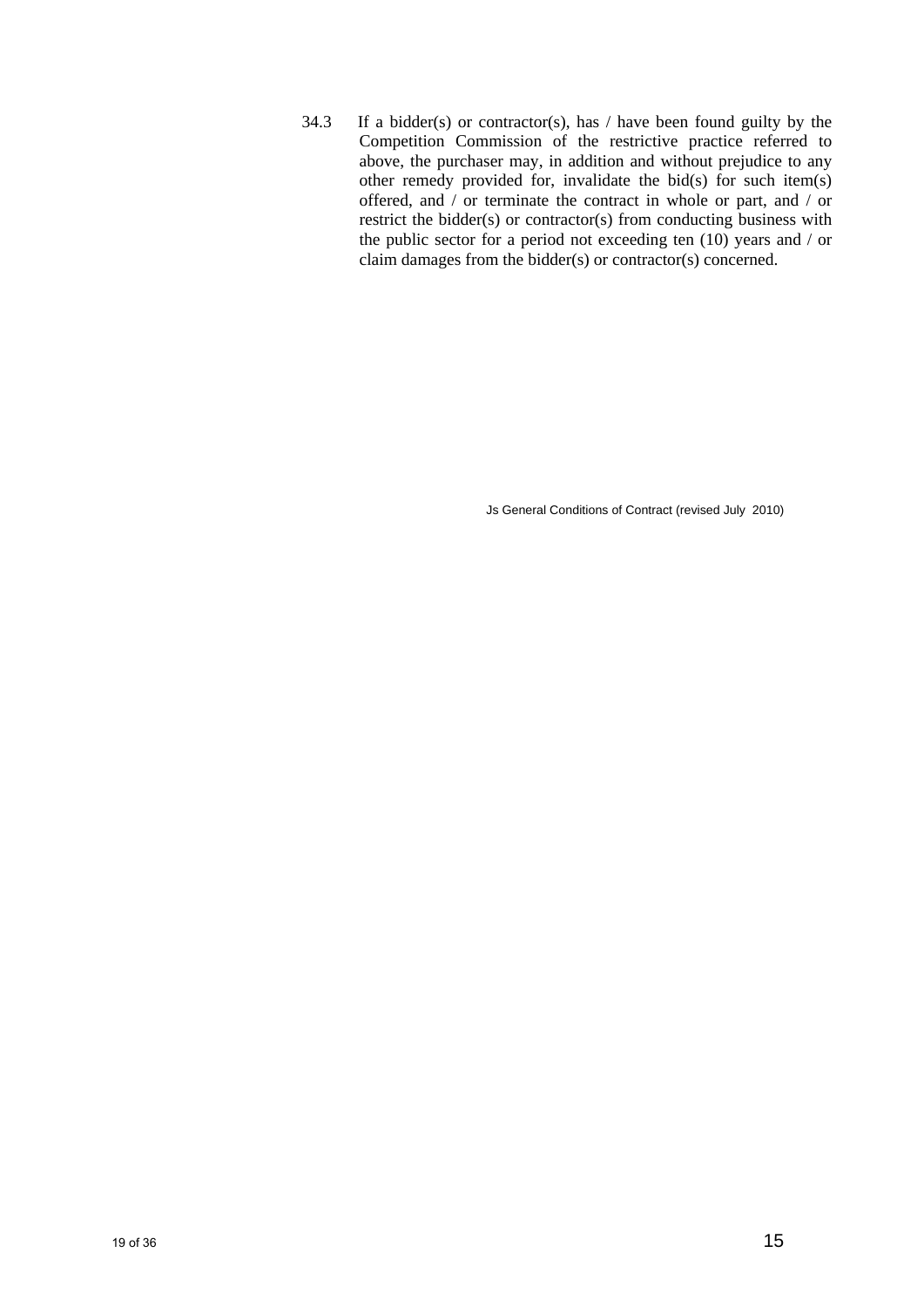#### **BIDDER'S DISCLOSURE**

#### **1. PURPOSE OF THE FORM**

Any person (natural or juristic) may make an offer or offers in terms of this invitation to bid. In line with the principles of transparency, accountability, impartiality, and ethics as enshrined in the Constitution of the Republic of South Africa and further expressed in various pieces of legislation, it is required for the bidder to make this declaration in respect of the details required hereunder.

Where a person/s are listed in the Register for Tender Defaulters and / or the List of Restricted Suppliers, that person will automatically be disqualified from the bid process.

#### **2. Bidder's declaration**

- 2.1 Is the bidder, or any of its directors / trustees / shareholders / members / partners or any person having a controlling interest1 in the enterprise, employed by the state? **YES/NO**
- 2.1.1 If so, furnish particulars of the names, individual identity numbers, and, if applicable, state employee numbers of sole proprietor/ directors / trustees / shareholders / members/ partners or any person having a controlling interest in the enterprise, in table below.

| <b>Full Name</b> | <b>Identity Number</b> | <b>Name</b><br>institution | of | <b>State</b> |
|------------------|------------------------|----------------------------|----|--------------|
|                  |                        |                            |    |              |
|                  |                        |                            |    |              |
|                  |                        |                            |    |              |
|                  |                        |                            |    |              |
|                  |                        |                            |    |              |
|                  |                        |                            |    |              |
|                  |                        |                            |    |              |
|                  |                        |                            |    |              |
|                  |                        |                            |    |              |

#### 2.2 Do you, or any person connected with the bidder, have a relationship

<sup>÷</sup> 1 the power, by one person or a group of persons holding the majority of the equity of an enterprise, alternatively, the person/s having the deciding vote or power to influence or to direct the course and decisions of the enterprise.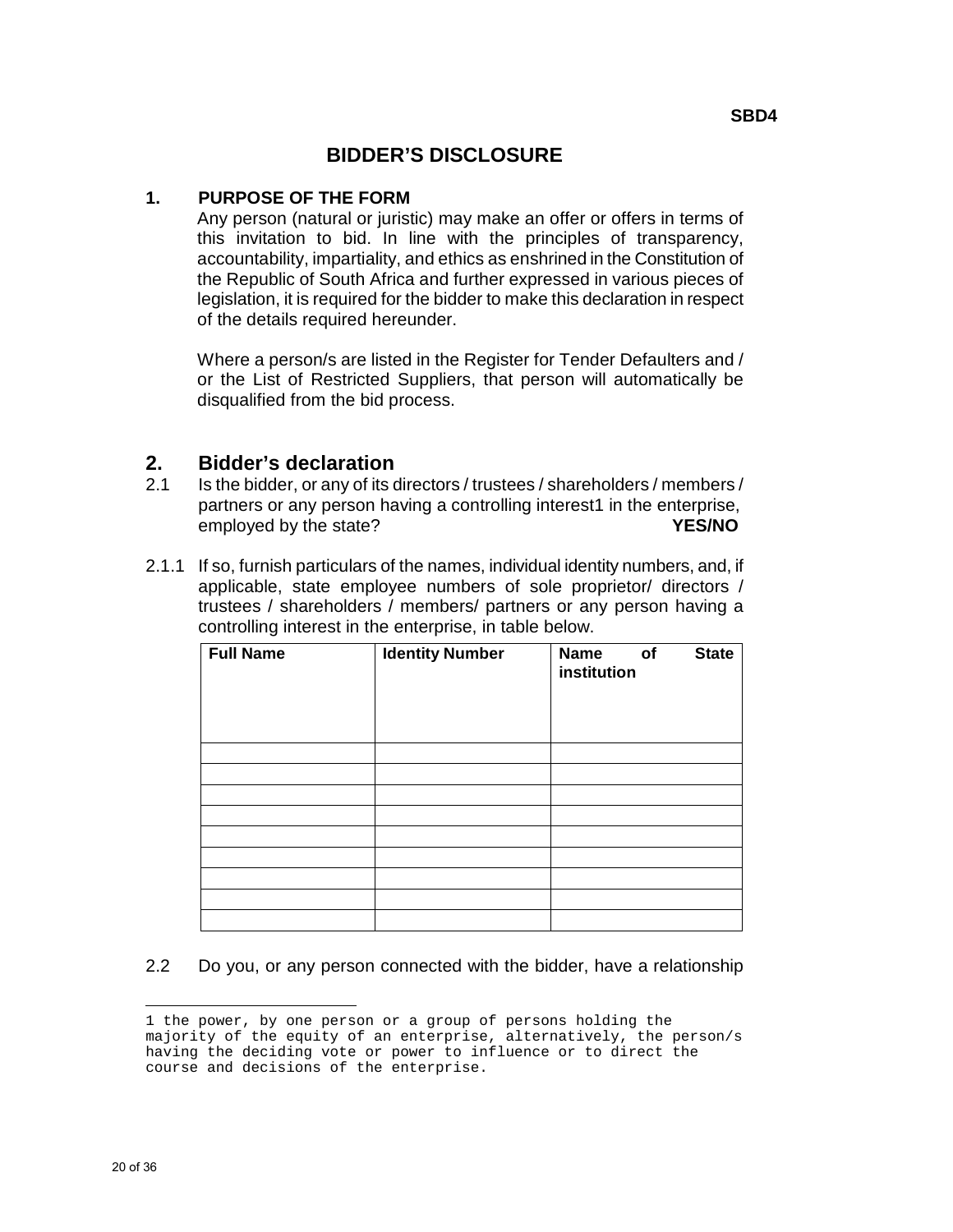**SBD4**  with any person who is employed by the procuring institution? **YES/NO**

#### 2.2.1 If so, furnish particulars:

…………………………………………………………………………………… ……………………………………………………………………………………

- 2.3 Does the bidder or any of its directors / trustees / shareholders / members / partners or any person having a controlling interest in the enterprise have any interest in any other related enterprise whether or not they are bidding for this contract? **YES/NO**
- 2.3.1 If so, furnish particulars:

……………………………………………………………………………. …………………………………………………………………………….

#### **3 DECLARATION**

I, the undersigned, the undersigned, (name)……………………………………………………………………. in submitting the accompanying bid, do hereby make the following statements that I certify to be true and complete in every respect:

- 3.1 I have read and I understand the contents of this disclosure;
- 3.2 I understand that the accompanying bid will be disqualified if this disclosure is found not to be true and complete in every respect;
- 3.3 The bidder has arrived at the accompanying bid independently from, and without consultation, communication, agreement or arrangement with any competitor. However, communication between partners in a joint venture or consortium2 will not be construed as collusive bidding.
- 3.4In addition, there have been no consultations, communications, agreements or arrangements with any competitor regarding the quality, quantity, specifications, prices, including methods, factors or formulas used to calculate prices, market allocation, the intention or decision to submit or not to submit the bid, bidding with the intention not to win the bid and conditions or delivery particulars of the products or services to which this bid invitation relates.
- 3.4 The terms of the accompanying bid have not been, and will not be, disclosed by the bidder, directly or indirectly, to any competitor, prior to the date and time of the official bid opening or of the awarding of the contract.
- 3.5 There have been no consultations, communications, agreements or arrangements made by the bidder with any official of the procuring

÷

<sup>2</sup> Joint venture or Consortium means an association of persons for the purpose of combining their expertise, property, capital, efforts, skill and knowledge in an activity for the execution of a contract.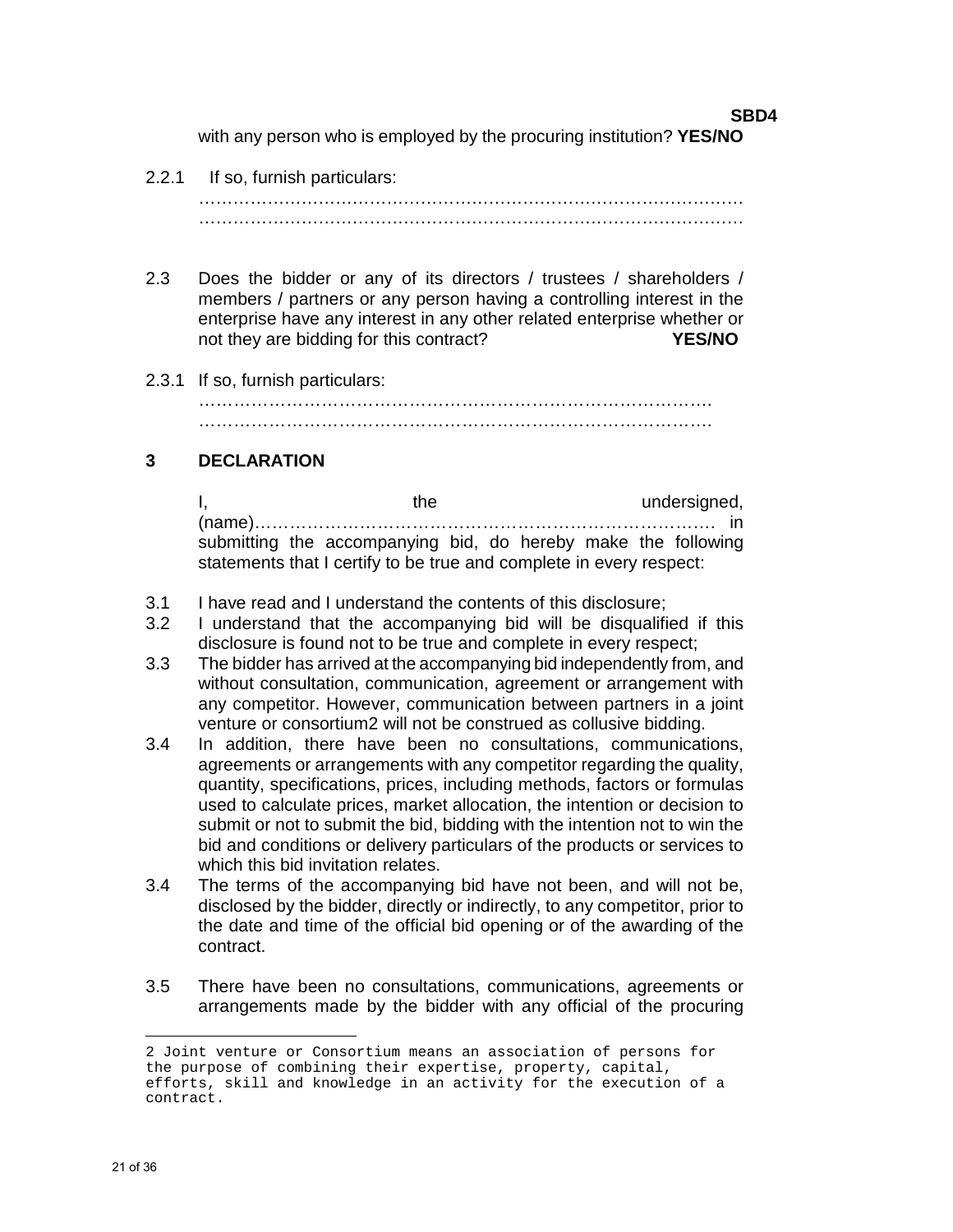institution in relation to this procurement process prior to and during the bidding process except to provide clarification on the bid submitted where so required by the institution; and the bidder was not involved in the drafting of the specifications or terms of reference for this bid.

3.6 I am aware that, in addition and without prejudice to any other remedy provided to combat any restrictive practices related to bids and contracts, bids that are suspicious will be reported to the Competition Commission for investigation and possible imposition of administrative penalties in terms of section 59 of the Competition Act No 89 of 1998 and or may be reported to the National Prosecuting Authority (NPA) for criminal investigation and or may be restricted from conducting business with the public sector for a period not exceeding ten (10) years in terms of the Prevention and Combating of Corrupt Activities Act No 12 of 2004 or any other applicable legislation.

I CERTIFY THAT THE INFORMATION FURNISHED IN PARAGRAPHS 1, 2 and 3 ABOVE IS CORRECT.

I ACCEPT THAT THE STATE MAY REJECT THE BID OR ACT AGAINST ME IN TERMS OF PARAGRAPH 6 OF PFMA SCM INSTRUCTION 03 OF 2021/22 ON PREVENTING AND COMBATING ABUSE IN THE SUPPLY CHAIN MANAGEMENT SYSTEM SHOULD THIS DECLARATION PROVE TO BE FALSE.

| Signature | Date           |
|-----------|----------------|
|           |                |
| Position  | Name of bidder |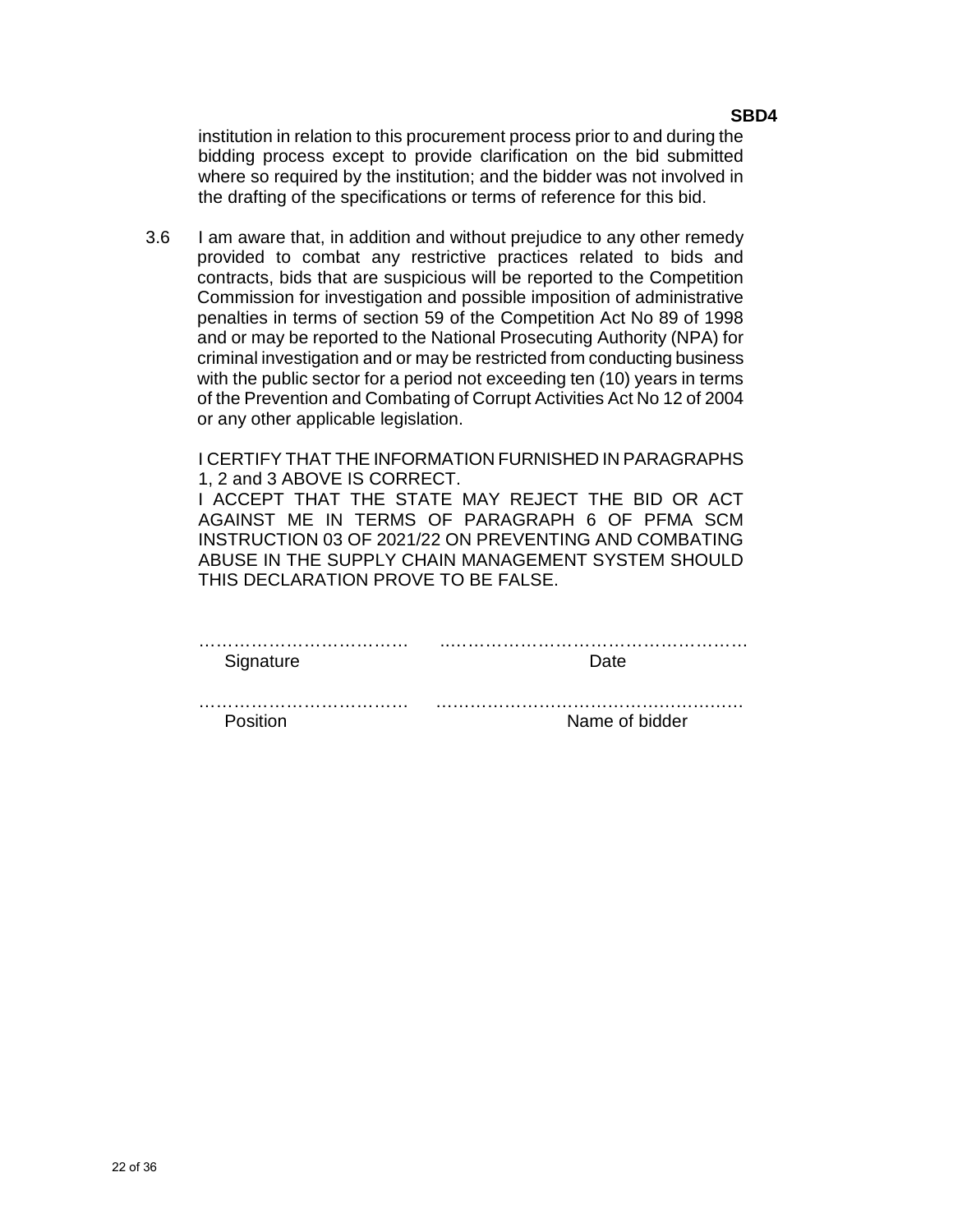This document must be signed and submitted together with your bid

### **THE NATIONAL INDUSTRIAL PARTICIPATION PROGRAMME**

#### **INTRODUCTION**

The National Industrial Participation (NIP) Programme, which is applicable to all government procurement contracts that have an imported content, became effective on the 1 September 1996. The NIP policy and guidelines were fully endorsed by Cabinet on 30 April 1997. In terms of the Cabinet decision, all state and parastatal purchases / lease contracts (for goods, works and services) entered into after this date, are subject to the NIP requirements. NIP is obligatory and therefore must be complied with. The Industrial Participation Secretariat (IPS) of the Department of Trade and Industry (DTI) is charged with the responsibility of administering the programme.

#### **1 PILLARS OF THE PROGRAMME**

- 1.1 The NIP obligation is benchmarked on the imported content of the contract. Any contract having an imported content equal to or exceeding US\$ 10 million or other currency equivalent to US\$ 10 million will have a NIP obligation. This threshold of US\$ 10 million can be reached as follows:
	- (a) Any single contract with imported content exceeding US\$10 million.

or

(b) Multiple contracts for the same goods, works or services each with imported content exceeding US\$3 million awarded to one seller over a 2 year period which in total exceeds US\$10 million.

or

(c) A contract with a renewable option clause, where should the option be exercised the total value of the imported content will exceed US\$10 million.

or

- (d) Multiple suppliers of the same goods, works or services under the same contract, where the value of the imported content of each allocation is equal to or exceeds US\$ 3 million worth of goods, works or services to the same government institution, which in total over a two (2) year period exceeds US\$10 million.
- 1.2 The NIP obligation applicable to suppliers in respect of sub-paragraphs 1.1 (a) to 1.1 (c) above will amount to 30 % of the imported content whilst suppliers in respect of paragraph 1.1 (d) shall incur 30% of the total NIP obligation on a *pro-rata* basis.
- 1.3 To satisfy the NIP obligation, the DTI would negotiate and conclude agreements such as investments, joint ventures, sub-contracting, licensee production, export promotion, sourcing arrangements and research and development (R&D) with partners or suppliers.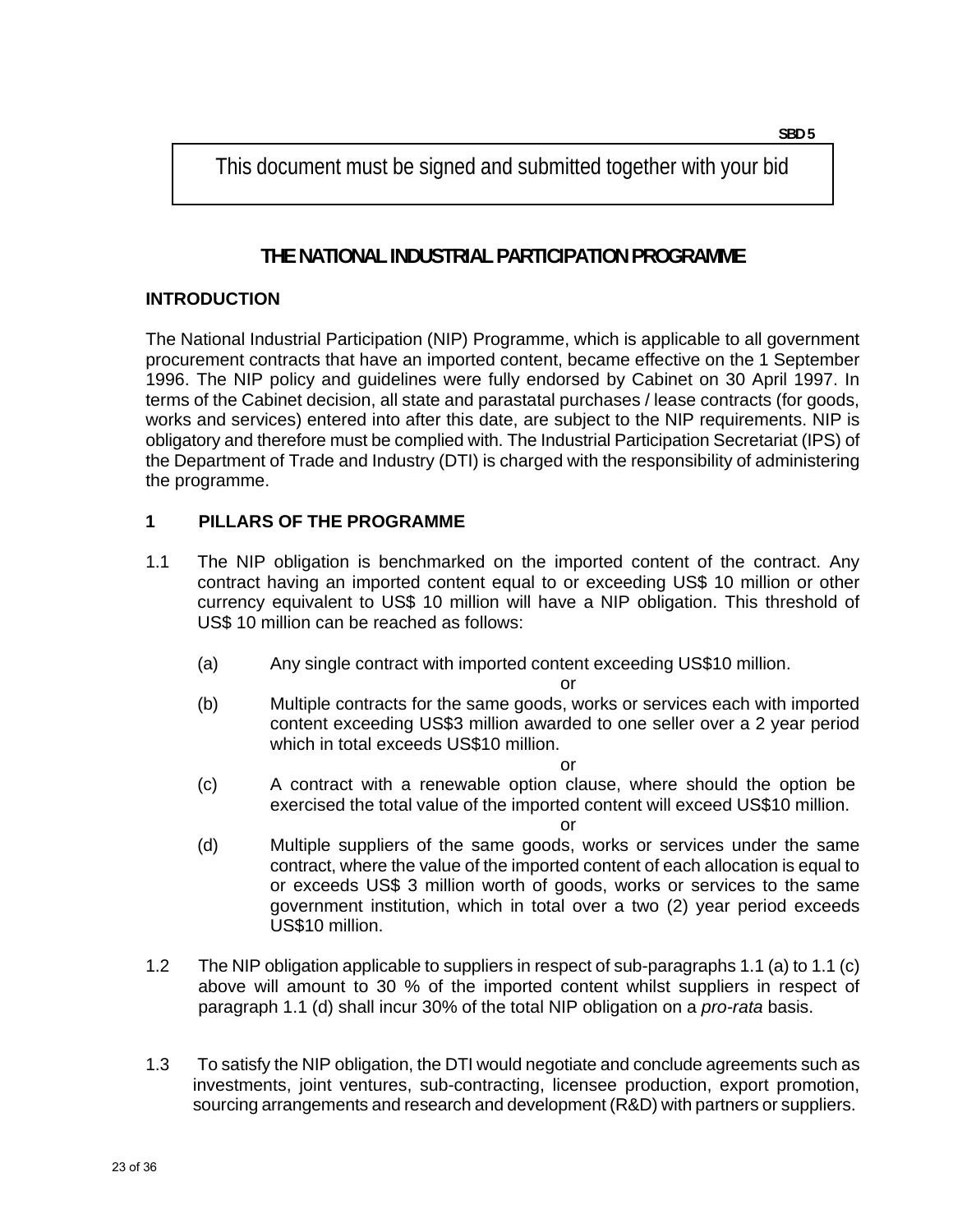1.4 A period of seven years has been identified as the time frame within which to discharge the obligation.

#### **2 REQUIREMENTS OF THE DEPARTMENT OF TRADE AND INDUSTRY**

- 2.1 In order to ensure effective implementation of the programme, successful bidders (contractors) are required to, immediately after the award of a contract that is in excess of **R10 million** (ten million Rands), submit details of such a contract to the DTI for reporting purposes.
- 2.2 The purpose for reporting details of contracts in excess of the amount of R10 million (ten million Rands) is to cater for multiple contracts for the same goods, works or services; renewable contracts and multiple suppliers for the same goods, works or services under the same contract as provided for in paragraphs 1.1.(b) to 1.1. (d) above.

#### **3 BID SUBMISSION AND CONTRACT REPORTING REQUIREMENTS OF BIDDERS AND SUCCESSFUL BIDDERS (CONTRACTORS)**

- 3.1 Bidders are required to sign and submit this Standard Bidding Document (SBD 5) together with the bid on the closing date and time.
- 3.2 In order to accommodate multiple contracts for the same goods, works or services; renewable contracts and multiple suppliers for the same goods, works or services under the same contract as indicated in sub-paragraphs 1.1 (b) to 1.1 (d) above and to enable the DTI in determining the NIP obligation, successful bidders (contractors) are required, immediately after being officially notified about any successful bid with a value in excess of R10 million (ten million Rands), to contact and furnish the DTI with the following information:
	- Bid / contract number.
	- Description of the goods, works or services.
	- Date on which the contract was accepted.
	- Name, address and contact details of the government institution.
	- Value of the contract.
	- Imported content of the contract, if possible.
- 3.3 The information required in paragraph 3.2 above must be sent to the Department of Trade and Industry, Private Bag X 84, Pretoria, 0001 for the attention of Mr Elias Malapane within five (5) working days after award of the contract. Mr Malapane may be contacted on telephone (012) 394 1401, facsimile (012) 394 2401 or e-mail at **Elias@thedti.gov.za** for further details about the programme.

#### **4 PROCESS TO SATISFY THE NIP OBLIGATION**

- 4.1 Once the successful bidder (contractor) has made contact with and furnished the DTI with the information required, the following steps will be followed:
	- a. the contractor and the DTI will determine the NIP obligation;
	- b. the contractor and the DTI will sign the NIP obligation agreement;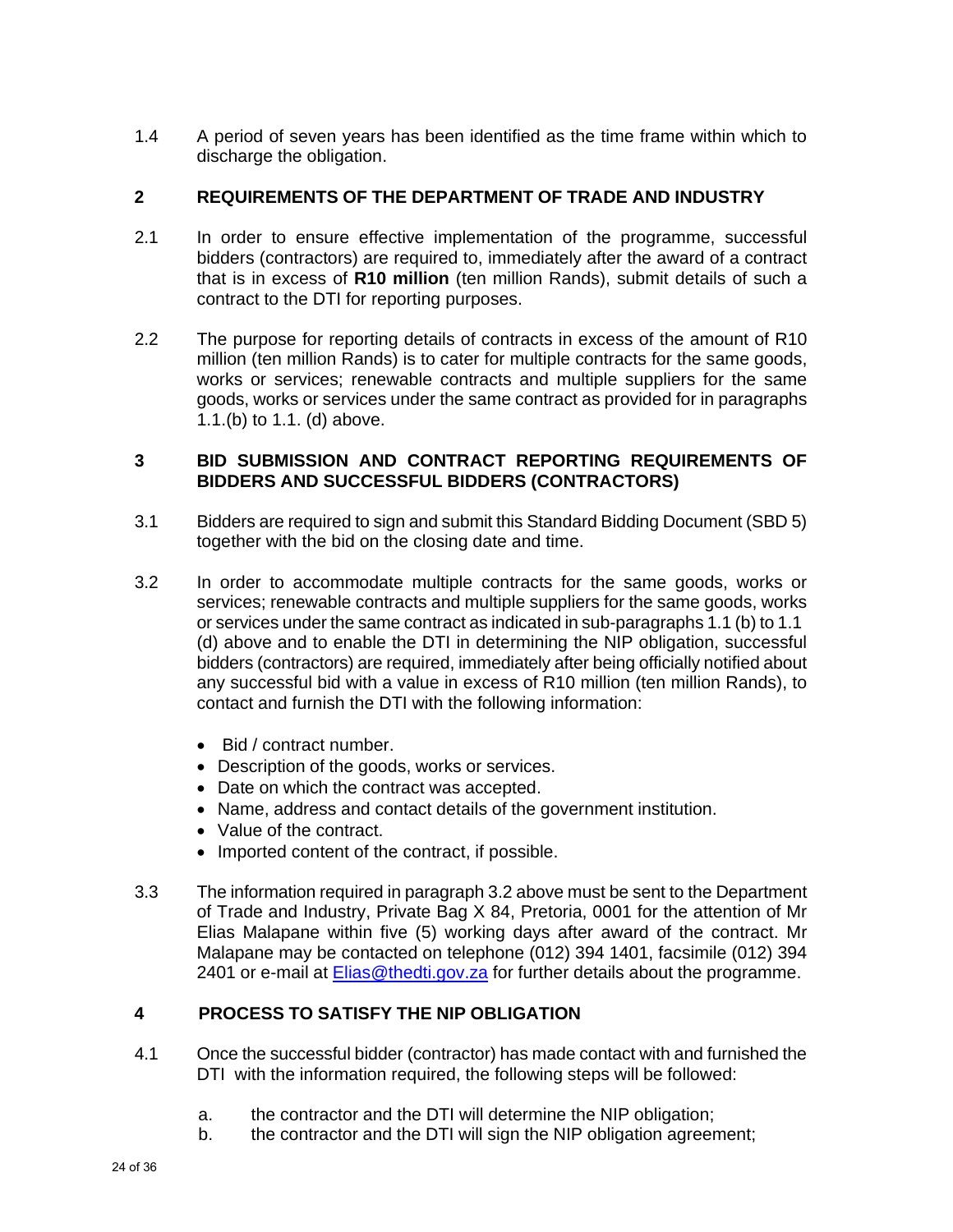- c. the contractor will submit a performance guarantee to the DTI;
- d. the contractor will submit a business concept for consideration and approval by the DTI;
- e. upon approval of the business concept by the DTI, the contractor will submit detailed business plans outlining the business concepts;
- f. the contractor will implement the business plans; and
- g. the contractor will submit bi-annual progress reports on approved plans to the DTI.
- 4.2 The NIP obligation agreement is between the DTI and the successful bidder (contractor) and, therefore, does not involve the purchasing institution.

| Bid number NDoH-02(2022/2023) | 07 JUNE 2022 @ 11:00AM |
|-------------------------------|------------------------|
|                               |                        |
|                               |                        |
|                               |                        |
|                               |                        |
|                               |                        |

Js475wc

 $\overline{1}$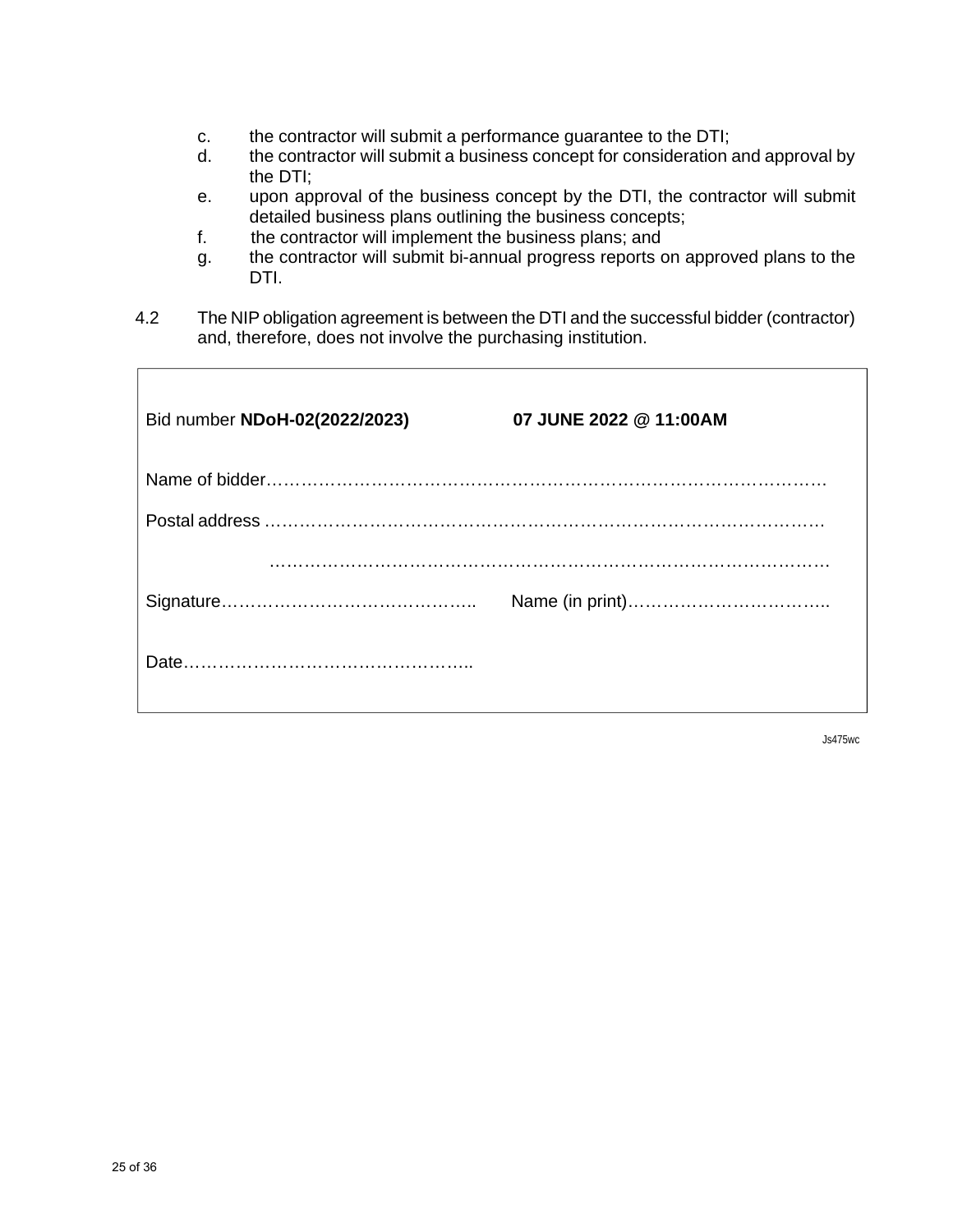

### **Specifications for appointment of a service provider to assess the public mental health system's ability to cater to the needs of children and adolescents with psychosocial disabilities**

**April 2022**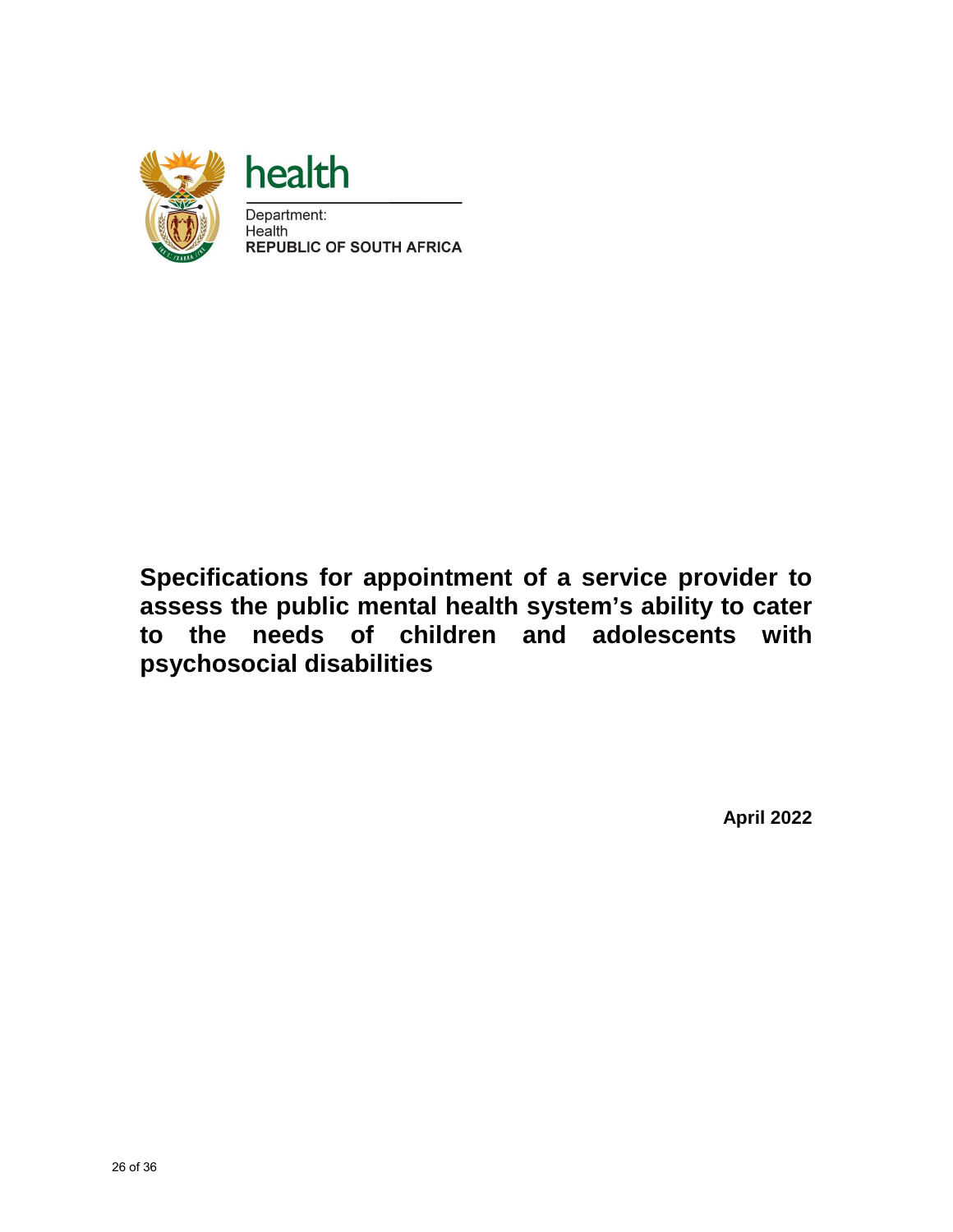#### **INTRODUCTION**

1. The National Department of Health (NDoH) will appoint a service provider to assess the public mental health system's ability to cater to the needs of children and adolescents with psychosocial disabilities.

#### **BACKGROUND**

- 2. Recommendation 9 of the Health Ombuds recommendations contained in the Report into the Circumstances Surrounding the Deaths of the Mentally Ill Patients: Gauteng Province states that "The National Minister of Health should request the SAHRC to undertake a systematic and systemic review of human rights compliance and possible violations nationally related to Mental Health".
- 3. The Minister of Health complied with the Recommendation and requested the South African Human Rights Commission to conduct such a review. The South African Human Rights Commission (SAHRC) conducted a national investigative hearing on the status of mental health care in South Africa in November 2017 and released the Report on the National Investigative Hearing into the Status of Mental Health Care in South Africa in March 2018.
- 4. One of the key findings by the South African Human Rights Commission contained in the above-mentioned Report was that "Services for children and adolescents are neglected. There is an urgent need to address the needs of children and adolescents with intellectual and psychosocial disabilities. While mental health overall is a neglected area, this particular sub-field is especially under-prioritised, with the result that violations of the rights of this group are perpetrated regularly in the form of cruel, degrading and inhumane treatment that places them at risk for abuse. South Africa is in direct contravention of the Constitution and the CRC in this regard. The rollout of the ISHP is an important step, but high numbers of children with disabilities are not enrolled in school and the shortage of beds in existing facilities specifically for children and adolescents with intellectual and psychosocial disabilities remains a concern. A rights-based approach would suggest that the mere adding of these beds would be insufficient, however, as more needs to be done to integrate these affected persons into their communities and to provide appropriate community-based services using hospitalisation only as a last resort. It will be essential to develop community-

 $2 | 1 1$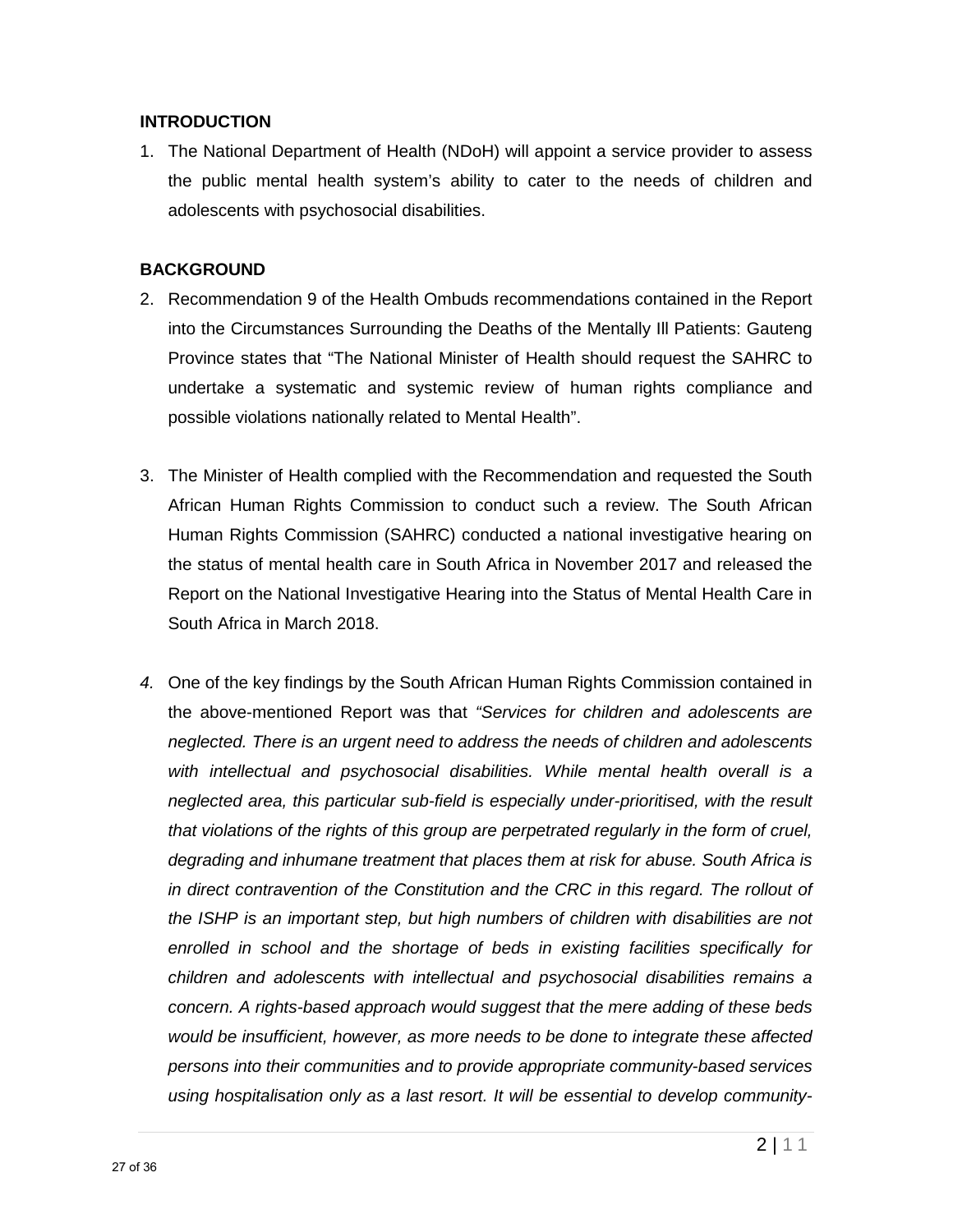based rehabilitation and psycho-social rehabilitation services to implement the integration of children and adolescents into their communities. This is likely to require dedicated rehabilitation staff which are available even in rural areas".

5. To address the above-mentioned finding the South African Human Rights Commission's made a Recommendation that the National Department of Health must "Assess the public mental health system's ability to cater for the needs of children and adolescents with psychosocial disabilities. Such an assessment should detail the exact number of minors considered mental health care users and exact information regarding children and adolescents in psychiatric institutions (including those housed in adult wards) as well as the number of children and adolescents identified as having a mental condition and/or emotional, psychological or behavioral problems. Where gaps are highlighted, plans to address these gaps must ensure that: children and adolescents with intellectual and psychosocial disabilities and mental conditions are no longer admitted to adult wards; and oversee systemic changes to current health infrastructure to guarantee the availability of communitybased child and adolescent mental health services managed by stakeholders that include their caregivers, school and community".

#### **AIM OF THE PROJECT**

6. The main aim of this project is to assess the public mental health system's ability to cater for the needs of children and adolescents with psychosocial disabilities in compliance with the South African Human Rights Commission Recommendation as stated in paragraph 5 above.

#### **OBJECTIVES OF THE PROJECT**

7. The objective of this project is to conduct a survey of current child/adolescent mental health services to assess current service availability and utilisation

#### **SCOPE OF WORK**

The following activities will be carried out as part of the project:

8. Conduct a needs assessment for children and adolescents with mental health conditions including both the nature and the volume of the services.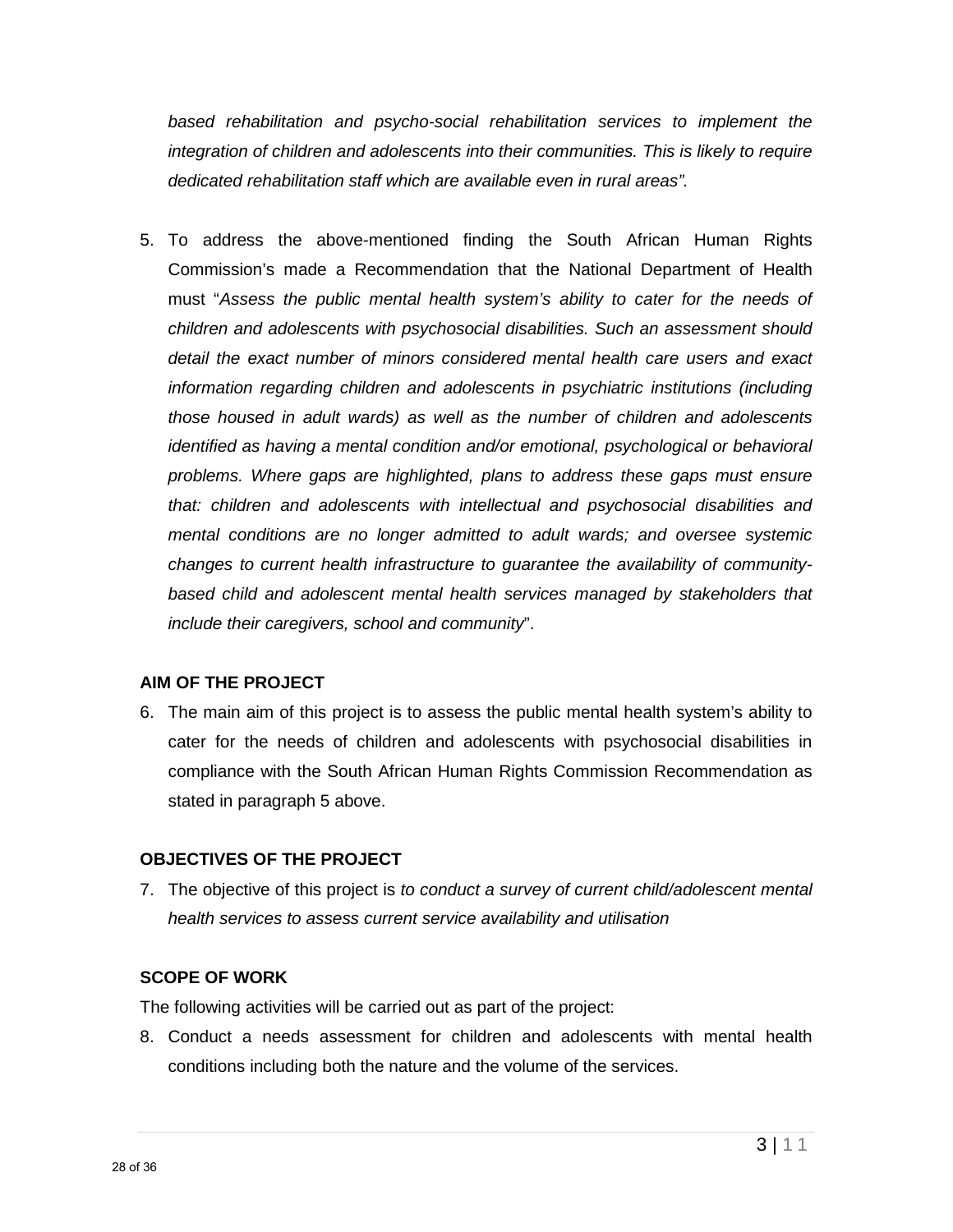- 9. Establish the status and document the current available child and adolescent-specific allocated mental health services.
- 10. Provide information on the currently available child and adolescent mental health specific allocated beds including their life-stage appropriateness.
- 11. Provide information on the utilisation of the available services for child and adolescent mental health.
- 12. Provide information on progress on any policy/service developments
- 13. Establish where the gaps are in the provision of services for children and adolescents with mental health conditions.
- 14. Develop a plan of action to address the identified gaps.
- 15. The following mental health services should be included in the project:
- 15.1. Mental health services provided by the Departments of Health, Social Development, Basic Education and Correctional Services;
- 15.2. Mental health services provided by private proprietors contracted by the government, and
- 15.3. Mental health services provided by NPOs that are funded by the government to provide residential and/or daycare mental health services to children and adolescents.
- 16. The focus of the project should be on:
- 16.1. Psychiatric hospitals designated in terms of Section 5 (1)(a) of the Mental Health Care Act of 2002.
- 16.2. Care and rehabilitation centers designated in terms of Section 5 (1)(a) of the Mental Health Care Act of 2002.
- 16.3. Mental health daycare and residential facilities licensed in terms of Regulation 43 of the Mental Health Care Act, 2002 General Regulations as amended.
- 16.4. Facilities run by private proprietors contracted by the state to provide mental health care, treatment and rehabilitation services.
- 16.5. Child and Youth Care Centers and drop-in centers in terms of the Children's Act as amended and any other facility rendering mental health services under the Department of Social Development.
- 16.6. Primary health care services including school health services.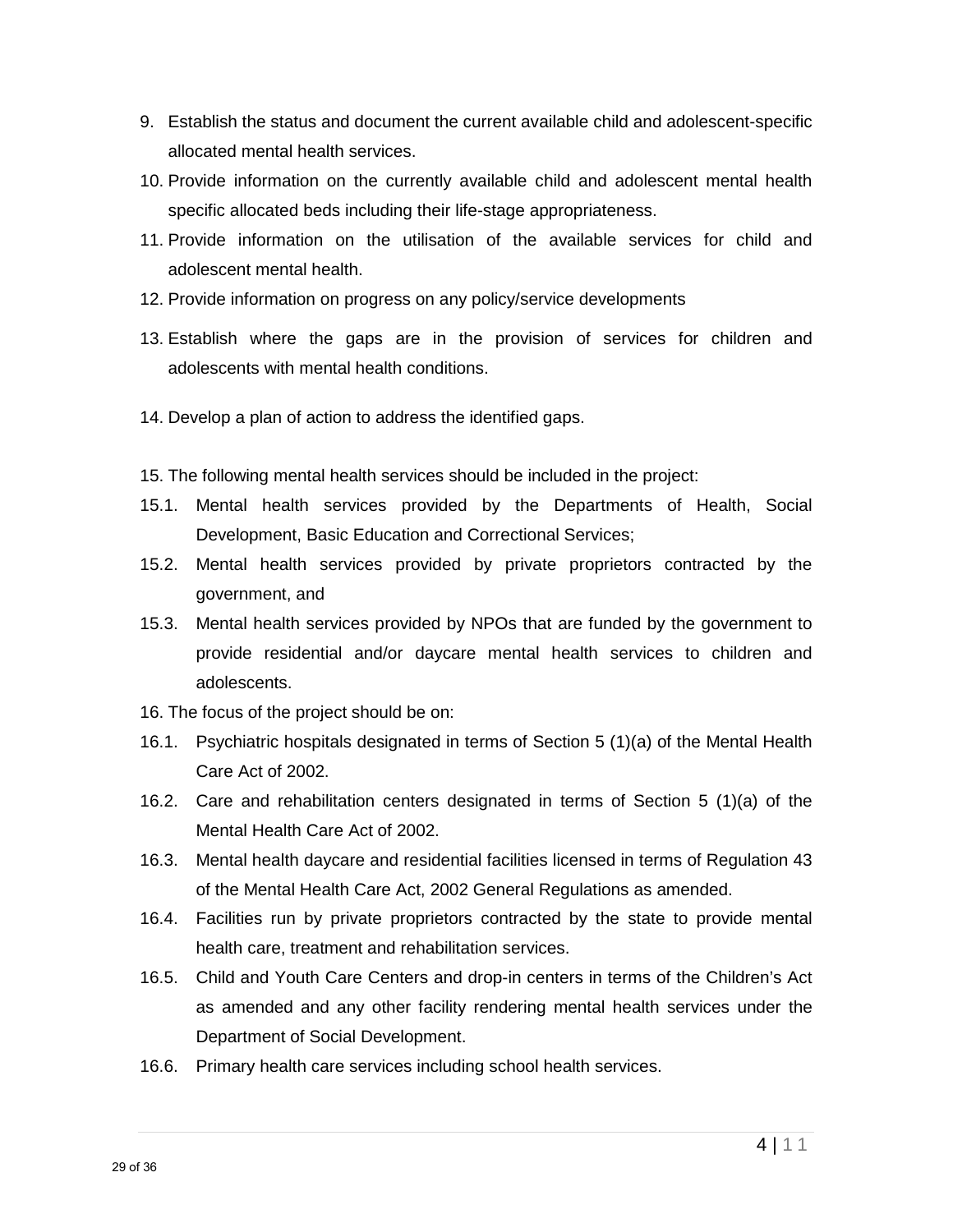- 16.7. The Department of Basic Education special school facilities that cater for children and adolescents with psychosocial disabilities and any other mental health service rendered by the Department of Basic Education.
- 16.8. Any other relevant public health system facility that renders mental health services to children and adolescents identified through literature review and interviews.

#### **METHOD**

- 17. The process of conducting the assessment should include but not limited to the following:
- 16.1. Develop a research proposal for the project which will provide a detailed description of how the service provider intends to conduct the study.The proposal must also include how the need for mental health services will be defined and measured, how mental health services will be categorised and the tools that will be used for data collection .
- 16.2. Collect data.
- 16.3. Capture, clean and analyze data.
- 16.4. Compile and submit a report

#### **SPECIFICATIONS**

- 18. The proposal should indicate how ethical issues (including but not limited to obtaining Research Ethics approval)will be addressed in the project.
- 19. Data in the report should be presented per district, province and nationally;
- 20. The report should contain realistic, cost-effective and evidence-based recommendations proposed to resolve challenges/gaps identified.
- 21. Proposed recommendations should adopt a public health approach.
- 22. A costed implementation plan for the project should be submitted together with the proposal/bid.
- 23. A report must be produced and presented to the Department of Health for each phase of the project.
- 24. A final report of the project must be produced and presented to the Department of Health.
- 25. The project should be finalized **within 6 months.**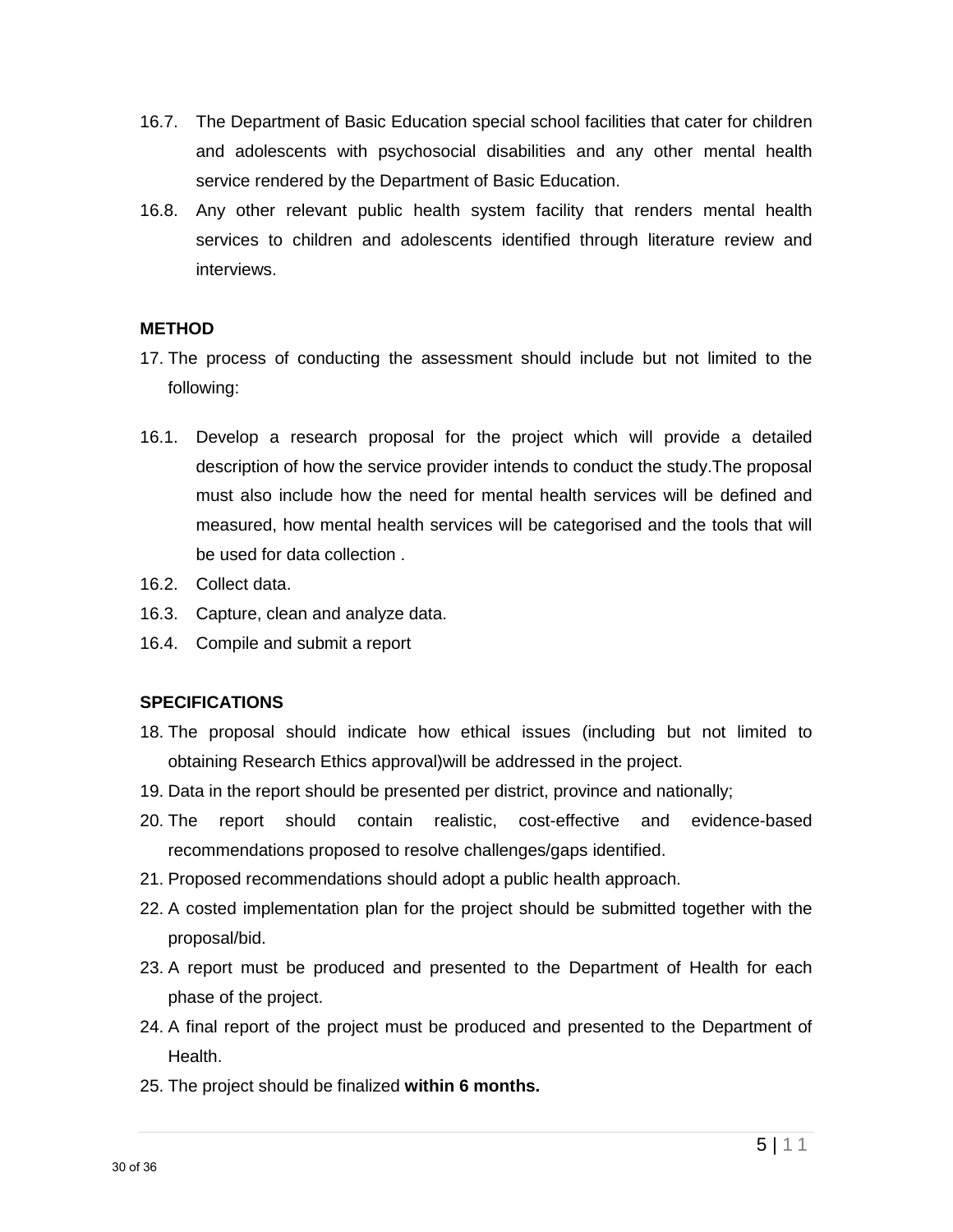- 26. **Remuneration:** The consultant will be paid for work completed at each phase of the project, based on the agreed upon work plan, submitted reports that have been accepted by the Department (reference group) and financial expenditure statements.
- 27. The finalized work should be submitted as a hard copy as well as soft copy in a Microsoft Word format;
- 28. The Department of Health will be the sole owner of all information including but not limited to documents, materials and reports collected and/or compiled by the appointed services provider in the execution of this agreement, unless otherwise stipulated; and
- 29. The successful service provider will act as an independent contractor and not as an agent or employee of the Department.

#### **KEY COMPETENCIES OF THE SERVICE PROVIDERS TO UNDERTAKE THE PROJECT**

- 30. Proven record of accomplishment in conducting published public mental health system and/or child and adolescent mental health research (timely, effective and efficient delivery).
- 31. Proof of experience of working in or conducting similar projects successfully in the South African public health, education, social welfare and/or justice systems.
- 32. Technical ability to interpret the requirements in the specifications demonstrated by the soundness of the methodology and logical approach towards delivering on the project.
- 33. Capacity to undertake such a project demonstrated by the availability of a suitably qualified, accessible, dedicated and skilled team (based on CVs and qualification certificates) and resources to work on the project.
- 34. The service provider or the team that the service provider proposes to use for the project should consist of at least one person with at least 5 years experience in the following:
	- a. Registered mental health care practitioner;
	- b. Working in the public mental health system;
	- c. Conducting published child and adolescent mental health systems research or public health system research;
	- d. Statistical data analysis expertise (qualitative and quantitative)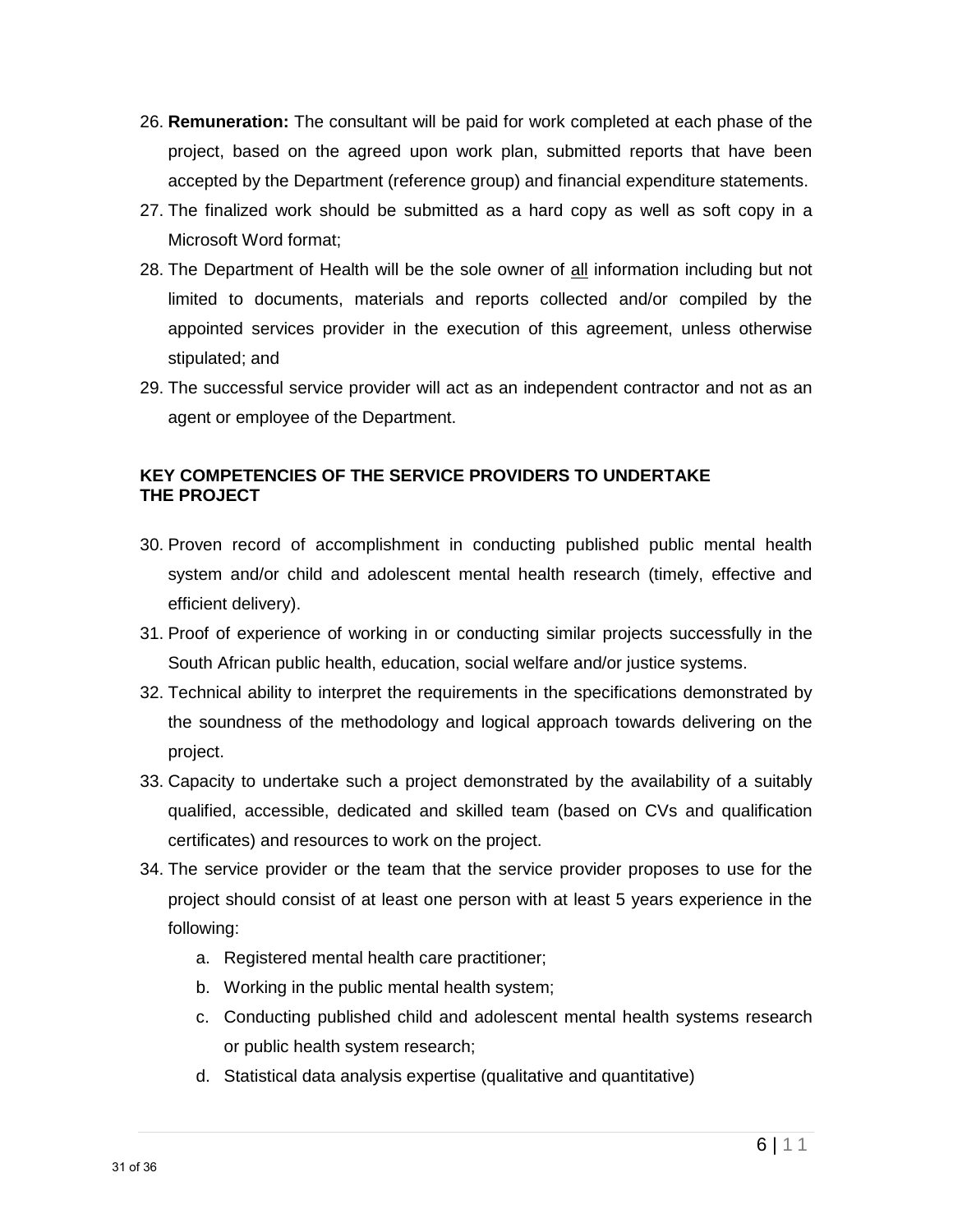#### **SPECIAL CONDITIONS FOR THE PROJECT**

- 35. Submit a proposal/bid with a costed project work plan (cost and timeline per activity). The plan needs also to show the different phases of the project and output and costs per phase.
- 36. The Company must submit the latest financial statement which is not older than two (2) years.
- 37. The conditions as set out in the Government Procurement General Conditions Contract will apply;
- 38. Proposals/quotations must be delivered in a sealed envelope to the Department of Health on or before the due date for the quotations. Two envelope bidding system applies
- 39. The service provider should be available to present the report to the Department at least twice when requested.
- 40. Replacement of key personell can only be done after consultation with the Department.

#### **BRIEFING SESSION REQUIREMENTS**

- 41. There will be no briefing session for this bid.
- 42. Any clarity seeking questions should be sent by email to [tenders@health.gov.za](mailto:tenders@health.gov.za)  The closing date for receipt of all enquiries is five (5) days before the closing date of the bid. All enquiries received after will not be considered.

#### **DURATION OF THE PROJECT**

43. Duration and output of the project to be as per the table below:

| <b>OUTPUT</b>                                                          | <b>PERIOD</b> |
|------------------------------------------------------------------------|---------------|
| Final report on the findings from the survey to $\vert$ Six (6) Months |               |
| assess current availability and utilisation of public                  |               |
| child and adolescent mental health services and                        |               |
| recommendations to address<br>identified                               |               |
| gaps/challenges.                                                       |               |

44. The deliverables that are envisaged have been detailed in the preceding paragraphs based on the project implementation plan to be finalised after the inception meeting at the contracting stage.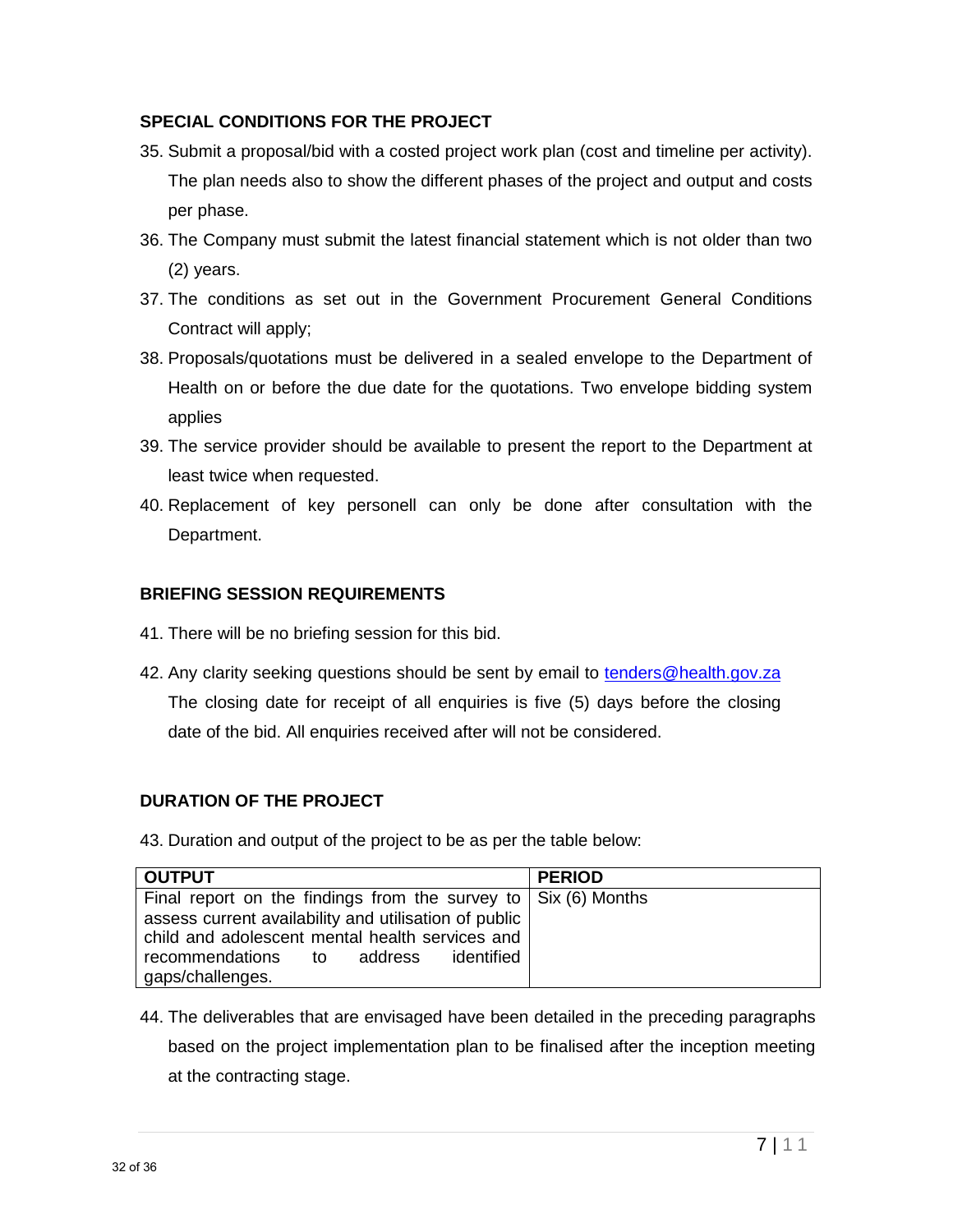#### **MANDATORY REQUIREMENTS**

- 45. Failure to submit/attach proof of the following requirements with the bid leads to the disqualification of the bidder's proposal:
- 43.1. Compliance with all Tax Clearance requirements: Attach Valid Tax Clearance Certificate/ Tax Compliance Status Pin, Central Supplier Database Number, where consortium/joint ventures/ sub-contractor are involved, each party to the association must submit separate Tax Clearance requirements.
- 43.2. A resolution authorising a particular person to sign the bid documents. The letter should be on the letterhead of the company where applicable.
- 43.3. Two envelope bidding system

#### **EVALUATION CRITERIA**

46. This bid will be evaluated in three (03) Phases as indicated hereunder:

- a. **Phase 1**: Testing compliance to the eligibility criteria (mandatory requirements) mentioned in the preceding paragraph.
- b. **Phase 2**: Bidders that have satisfied the mandatory requirements will be assessed against the technical evaluation criteria as indicated below. The service provider must achieve a minimum of 75 points to proceed to the next Phase of evaluation, bids that fail to achieve the minimum required points will be disqualified consequently not be considered for further evaluation; and
- c. **Phase 3**: In this Phase bids will be evaluated on Price only.
- 47. **80: Price** (VAT Inclusive). It is the responsibility of each bidder to ensure that all applicable taxes are included in the offer. Bidders must ensure that they factor in VAT for offers above R1 million as it is a compulsory requirement of the VAT Administration Act. If an entity not registered as a VAT vendor is awarded a bid, it is expected to register for VAT within 21 days of being awarded a contract and produce such proof of registration.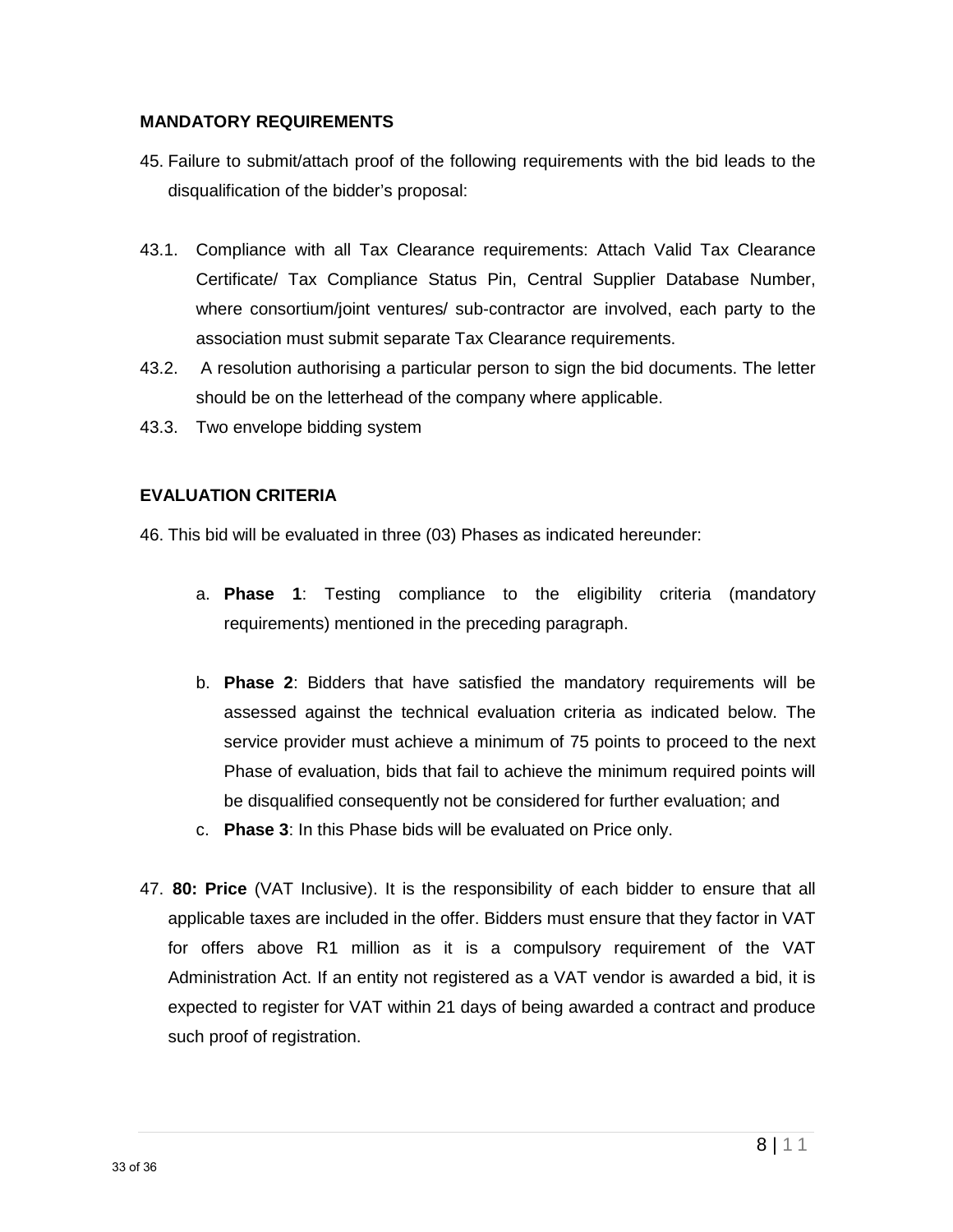48. As a rule, the NDoH is not responsible for making any payment towards VAT for bidders that were awarded contracts without the inclusion of VAT at the time of the bid closure.

|              | <b>Criteria</b>                                                                                                         | Sub-criteria                                                                                                                                                                                                                                                                                                                                                                                                                                                                                                                                                                                                                                                                                                                                                                                                                                                                                                                                                                                                                                          | Weight of<br>criterion |
|--------------|-------------------------------------------------------------------------------------------------------------------------|-------------------------------------------------------------------------------------------------------------------------------------------------------------------------------------------------------------------------------------------------------------------------------------------------------------------------------------------------------------------------------------------------------------------------------------------------------------------------------------------------------------------------------------------------------------------------------------------------------------------------------------------------------------------------------------------------------------------------------------------------------------------------------------------------------------------------------------------------------------------------------------------------------------------------------------------------------------------------------------------------------------------------------------------------------|------------------------|
| 1            | <b>METHODOLOGY:</b><br>Extent to which<br>the<br>the<br>proposal<br>meets<br>criteria detailed in the<br>scope of work. | 5= The proposal with project plan that includes<br>timelines, key activities, budget/costs per activity and<br>separate the project into phases with clear outputs,<br>cost and timelines per phase and has a clear, sound<br>and realistic methodology will score a 5<br>4= The proposal with project plan that provides for<br>timelines, key activities, budget costs per activity,<br>clear outputs and clear, sound and realistic<br>methodology will score a 4.<br>3= The proposal with project plan that provides for<br>timelines<br>and a clear, sound and realistic<br>methodology will score a 3<br>2= The proposal with project plan that provides some<br>limited details will score a 2<br>1= The proposal with project plan without clear<br>timelines, key activities, budget costs per activity and<br>separate project into phases with no clear outputs<br>and no sound methodology will score a 1<br>0 = No project plan submitted at all will score - 0.                                                                         | 30                     |
| $\mathbf{2}$ | <b>Expertise</b><br>and<br><b>Qualifications</b><br>of<br>proposed personnel:                                           | Demonstrate the entity's ability and experience in<br>executing the required services. Attach a curriculum<br>vitae (CV) for a team member (s) which must include<br>experience and number of years managing activities<br>detailed in the scope of work or similar:<br>5= team member(s) who is/are mental health care<br>practitioner/s with more than five (5) years<br>experience working in the SA public mental health<br>system which includes Health, Education, social<br>welfare and child justice sector as well as with<br>experience in conducting published child and<br>adolescent mental health or public health systems<br>research (timely, effective and efficient delivery) will<br>score a 5<br>$4=$ team member(s) who is/are mental health care<br>practitioner/s with five (5) years experience working<br>in the SA public mental health system which includes<br>Health, Education, Social welfare, and Child Justice<br>sector as well as with experience in conducting<br>published child and adolescent mental health or | 40                     |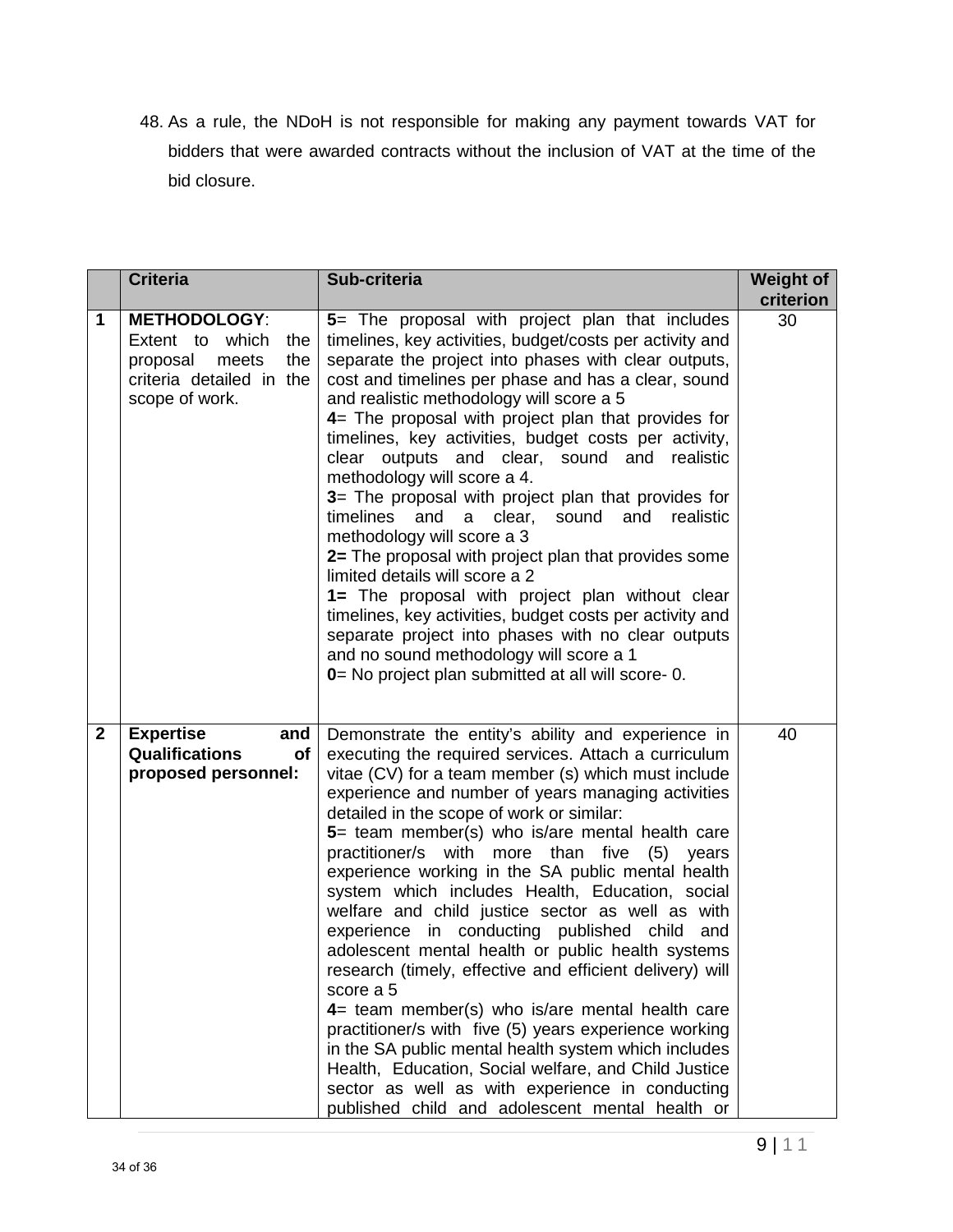|   | <b>Criteria</b>                | Sub-criteria                                                                                                                                                                                                                                                                                                                                                                                                                                                                                                                                                                                                                                                        |                         | <b>Weight of</b><br>criterion |
|---|--------------------------------|---------------------------------------------------------------------------------------------------------------------------------------------------------------------------------------------------------------------------------------------------------------------------------------------------------------------------------------------------------------------------------------------------------------------------------------------------------------------------------------------------------------------------------------------------------------------------------------------------------------------------------------------------------------------|-------------------------|-------------------------------|
| 3 | Track record of the<br>company | public health systems research (timely, effective and<br>efficient delivery); will score a 4<br>2= Team member(s) who is/are mental health care<br>practitioner with less than 5 years experience<br>working in the required field of public mental health<br>will score a 2<br>1= No proof of a team member(s) who are/is a<br>mental health care practitioner with the required<br>experience will score a- 1<br>0= No proof of a CVs submitted or reference to the<br>team member (s) will score a- 0.<br>Bidder (s) are required to demonstrate relevant<br>experience and competency of the company.<br>- Prospective bidder (s) should submit full details of |                         | 30                            |
|   |                                | at least three (3) reliable contactable signed<br>references for projects of a similar nature and scope<br>which were successfully completed in the previous<br>years and the contract value of such projects:<br><b>Indicator</b><br><b>Company experience</b>                                                                                                                                                                                                                                                                                                                                                                                                     |                         |                               |
|   |                                | 10 years or more experience                                                                                                                                                                                                                                                                                                                                                                                                                                                                                                                                                                                                                                         | 5                       |                               |
|   |                                | 8-9 years experience<br>5-7 years experience                                                                                                                                                                                                                                                                                                                                                                                                                                                                                                                                                                                                                        | 4<br>3                  |                               |
|   |                                | 3-4years experience                                                                                                                                                                                                                                                                                                                                                                                                                                                                                                                                                                                                                                                 | $\overline{\mathbf{2}}$ |                               |
|   |                                | 1-2 years experience                                                                                                                                                                                                                                                                                                                                                                                                                                                                                                                                                                                                                                                | 1                       |                               |
|   |                                | No experience                                                                                                                                                                                                                                                                                                                                                                                                                                                                                                                                                                                                                                                       | $\overline{0}$          |                               |

#### **SUPPLIER DUE DILIGENCE**

- 49. The State reserves the right to conduct supplier due diligence prior to final award or at any time during the contract period and this may include pre-announced/ unannounced site visits. During the due diligence process, the information submitted by the bidder will be verified and any misrepresentation thereof may disqualify the bid in whole or parts thereof.
- 50. The department of Health reserves the right to reject any service that is not compliant with the specifications and any other legislative framework.
- 51. The Department reserves the right to terminate the contract at any stage if there is substantive proof of inefficiency in the delivery of the services